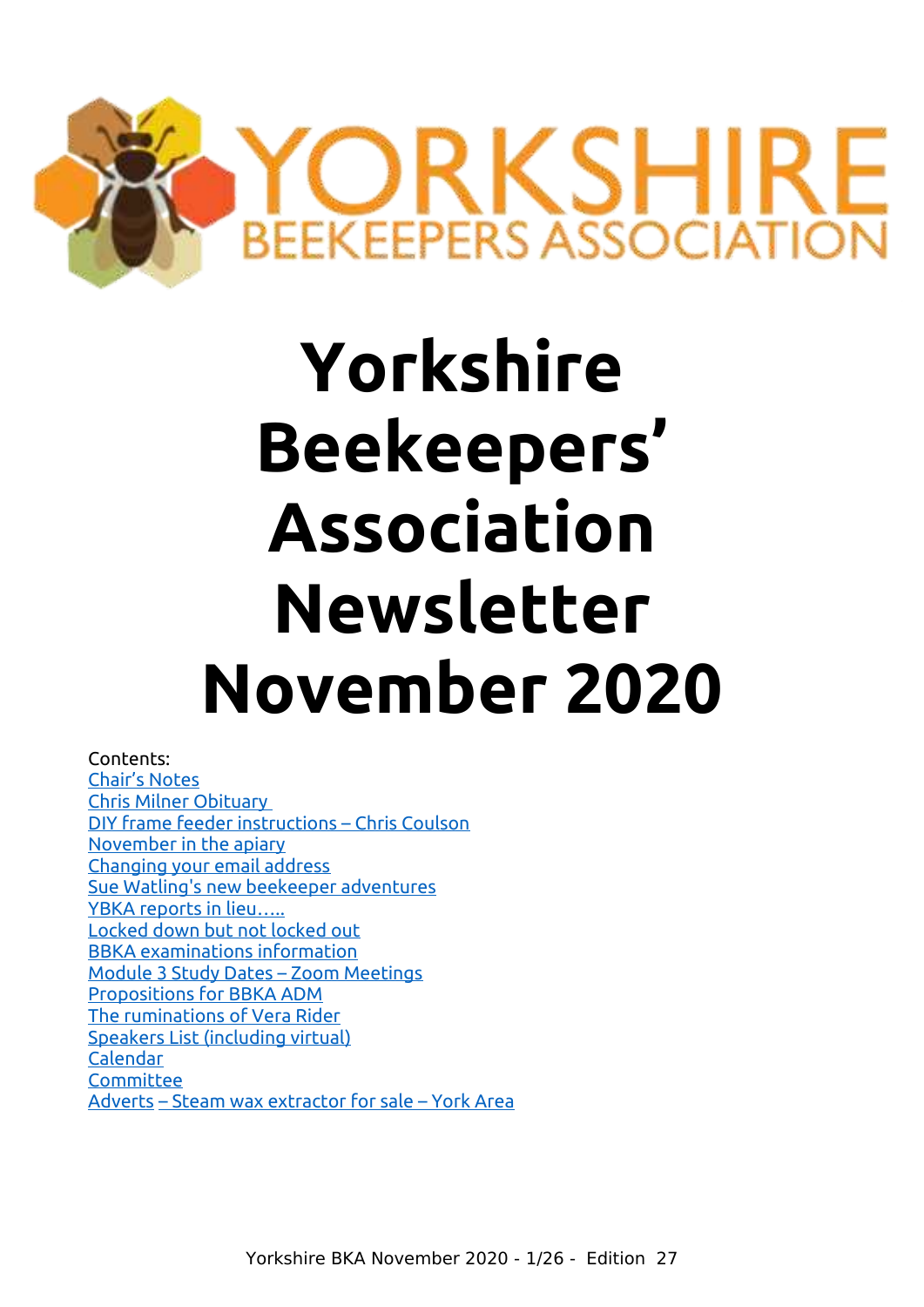

<span id="page-1-0"></span>**Chair's Notes:** I would like to take this opportunity to thank all YBKA members for being extra careful over the past 10 months in the light of the pandemic. Also, a thank you to all district committees, some of whom have organised virtual meetings to tend to business and even organised quizzes and talks for members during the various restrictions imposed to slow the spread of the virus. There seem to be grounds for some cautious optimism with the news of several vaccines coming on stream, but we must all still remain careful and follow our local

guidelines in our day to day activities, including visits to out-apiaries.

The YBKA Committee and your local representatives, have continued to "meet" courtesy of Zoom. We are now beginning to plan a series of virtual winter talks for members to enjoy and hope to attract speakers on various interesting topics to provide something for beekeepers at all levels of proficiency. Further details will follow in our next edition. Until then, I am sure Mark Millard (our **Month in the Apiary** writer) has many tasks to recommend for everyone to get you ready for the beekeeping season of 2021.

To keep our newsletter fresh, interesting, and inclusive I would like to propose that each district provide an article, ideally from a different member, each month. This can be any topic deemed of interest to beekeepers, such as gardening, wildflowers, recipes for cooking with honey products, personal beekeeping stories/experiences, travel etc. Articles can be sent directly to our editor Chris Barlow [newsletter@ybka.org.uk](mailto:newsletter@ybka.org.uk)

Happy beekeeping and please stay safe out there!

Dave Shannon YBKA Chairman.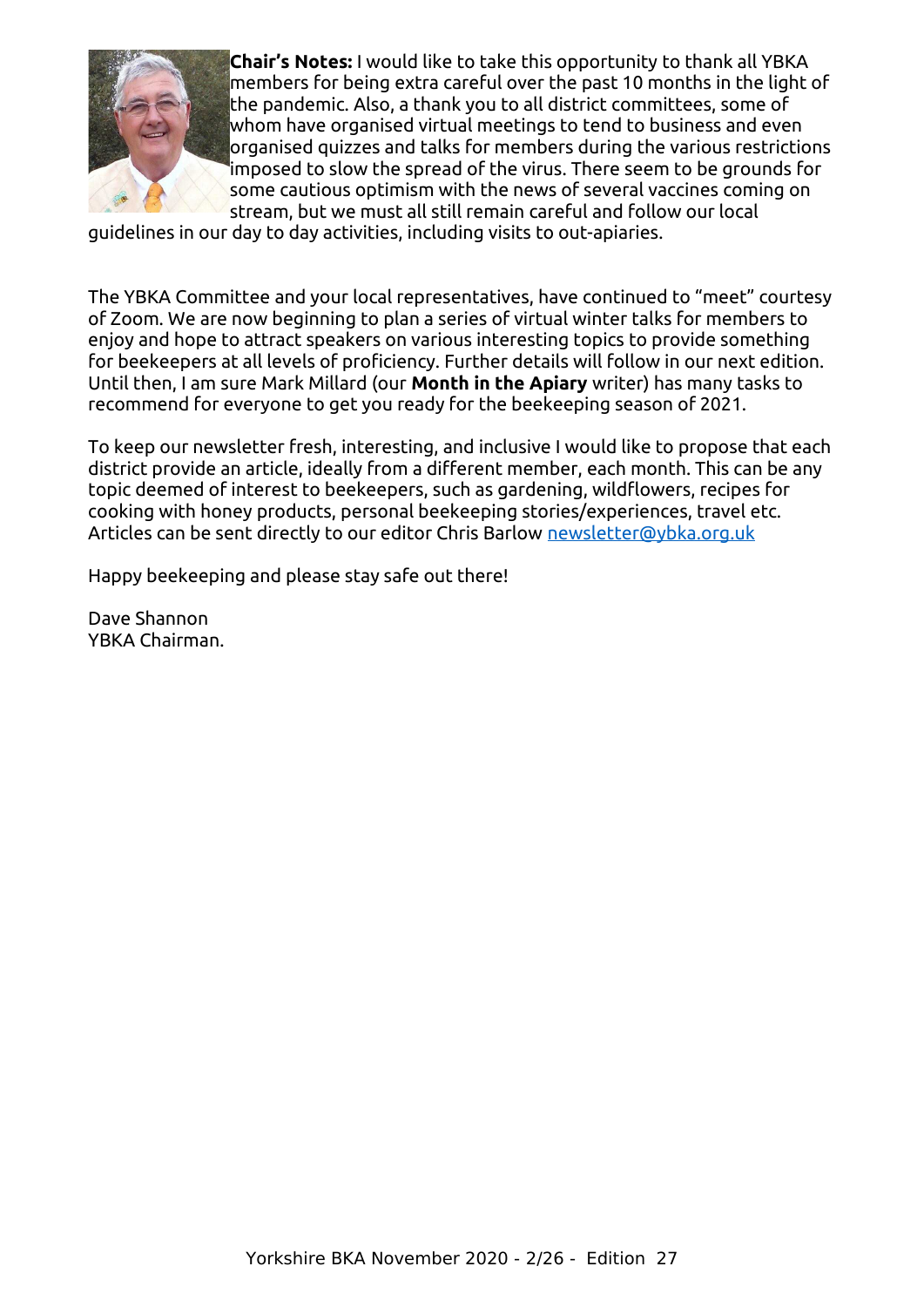# <span id="page-2-0"></span>**Chris Milner Obituary 09/10/1931 – 18/09/2020**



I am very sad to announce the death of Chris Milner, President and long-standing member of Malton and District Beekeepers Association.

Chris was a knowledgeable, and enthusiastic member of the club and his wise words, thoughtful and kind actions will be missed by all.

Chris started beekeeping in Ryedale in the early 1970's. He had moved to the area from his teaching post in Hyde, Kent to take up a post as Lecturer in Rural Studies at York St John College.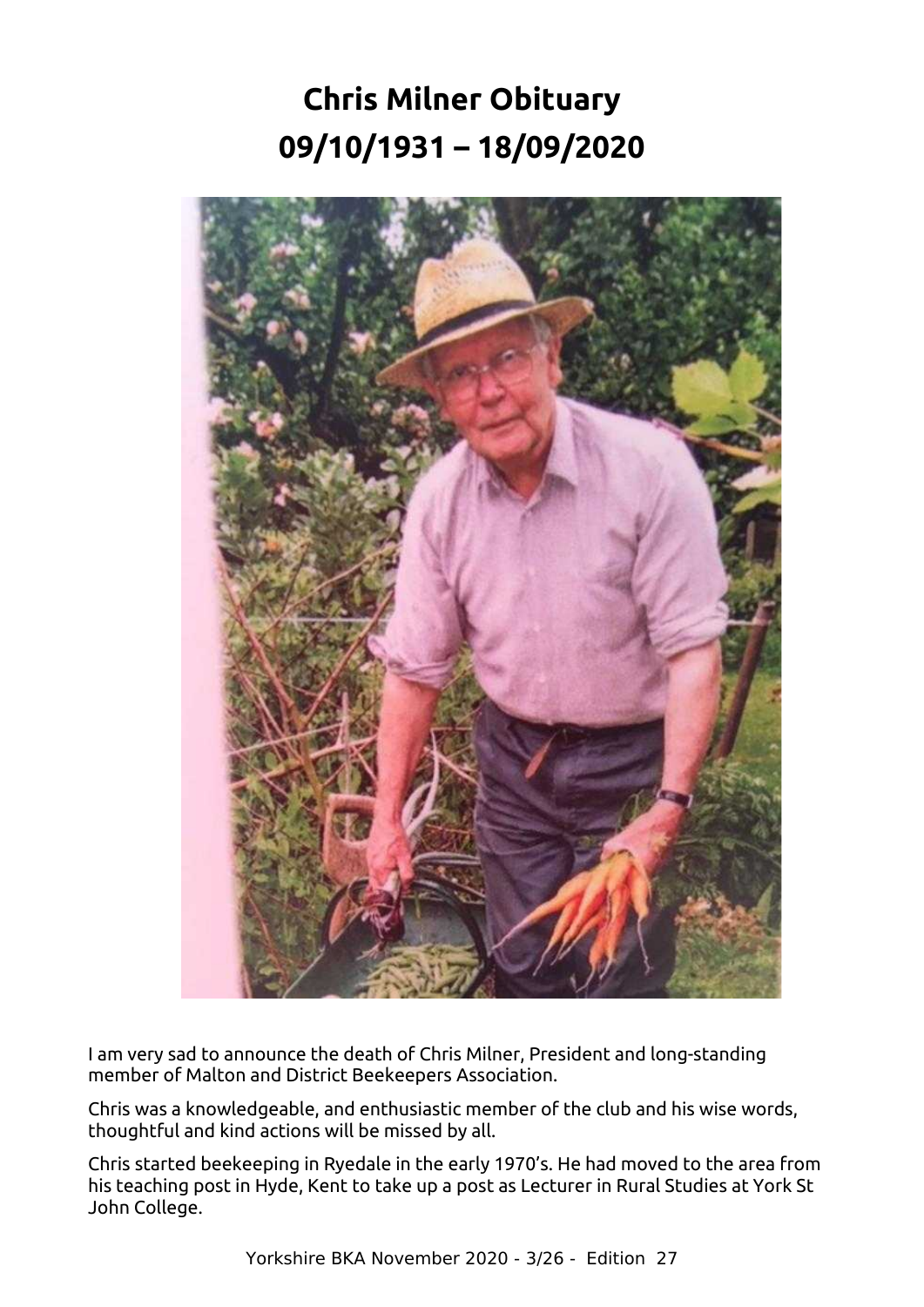Some of the older members of YBKA may remember Chris as he used to attend the YBKA meetings as the representative for Malton BKA and was a regular attendee at the YBKA Spring Conferences.

Starting beekeeping with only one or two hives he built up his colonies to around 40 hives at the peak of his beekeeping. A talented and passionate gardener with a flair for practical skills, that he used to make and maintain much of his beekeeping equipment. In fact, the Ashforth feeders he gave me at the beginning of my beekeeping career are still in use and good order today.

This is just a small example of the kind and generous man he was. Always gently encouraging others and quietly supporting the beekeeping community. A true gentleman.

Adrian Wilford

#### **A DIY frame feeder**

<span id="page-3-0"></span>There are occasions when we want to feed small amounts of 'syrup' for stimulatory or maintenance reasons, when increasing the volume with other feeders might cause the internal hive temperature to fall and require bees to go to cooler parts of the hive to reach the feed. A classic case is feeding a new swarm in a nuc box. For this a frame feeder is frequently used and might be considered a must for a beekeeper. A frame feeder is basically a thin box the size of your frame which can be filled with syrup. Once placed in the hive the bees can enter the top and take the feed. Frame feeders are extremely useful and easy to make. On a 'usefulness to effort' ratio they are probably at the top of the scale of any beekeeping equipment you might make. **Photo 2**

**What you will need?** Some plywood about 4-6 mm thick and some wooden battens the width of your top bars and about 8-10mm thick. The actual length will depend on the frames (hive-type) you use. You can in fact cut up old top bars to use as battens if you wish. You may, of course, choose to buy the materials – but you could try to get off-cuts which might be cheaper.

If you are interested in re-cycling wood, **photo 1** shows the starting materials for the feeder described here. This was the door of a discarded cabinet (for the plywood) and a wooden slat from a discarded bed (for the spacers). The assembly time could be under an hour, though drying of the 'size' (wood sealant) takes over night. At this point (or earlier!) you will need to make a decision. **Photo 2** shows two feeders, with different tops. One top uses a solid length of wood into which a slot is cut, the other, simpler one, uses two pieces of spacer for the top. The slot type is more robust but the second is much easier to make. I now make only the second type.



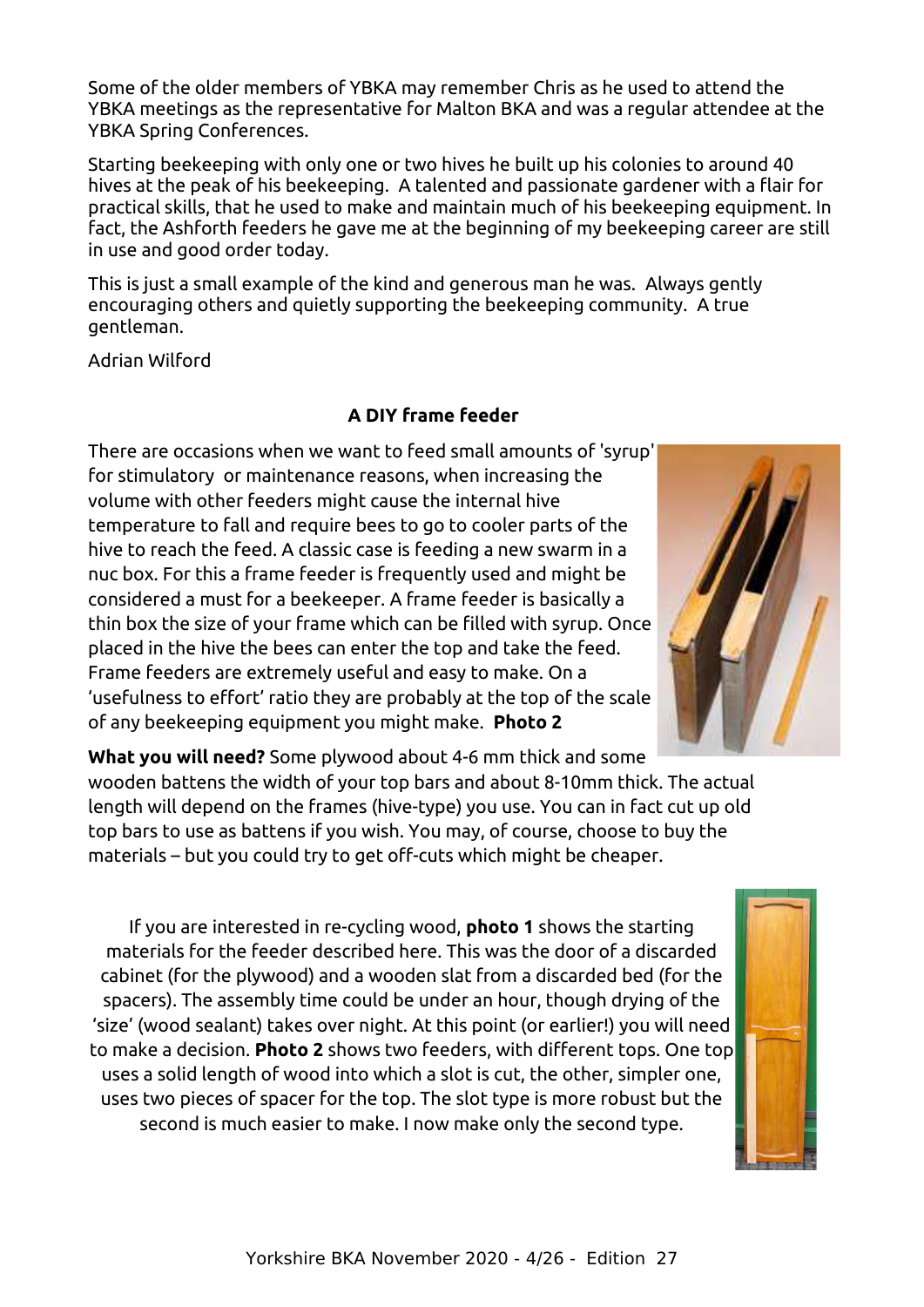I take a pragmatic line now, and instead of measuring with a ruler (**photo 3**) I lay a brood frame on the plywood and draw round it but exclude the frame lugs. You will need two pieces of ply, one for each side. If using old plywood, make sure there are no nail holes in it, although small holes can be plugged. I find I make fewer mistakes making it this way, especially when listening to a play on the radio! The marked pieces of ply are cut to size and both painted on one side with diluted PVA glue. When you cut them, you can cut another piece shorter than the feeder width and slightly narrower than the top bar. This will be the float on which the bees can stand when feeding. This is also painted with diluted PVA on all sides and edges. I put two coats on all these pieces.

For gluing I use a 'hard as nails' type of glue. This is thick and can be laid down as a bead which will take up any unevenness in the wood surfaces and prevent leaks. You can of course use other wood glues but if they are very thin you could get leaks when there are irregularities in the wood. I

nail the parts together especially the 'top bar' which gives it more strength. From here it may be easier to follow construction from the photos (**4,5,6**)

When assembled make a thicker dilution of PVA glue and

run some round the inside where the ply meets the battens. This ensures that any tiny leaks are sealed. Finally, when the inside PVA is dry the float can be slipped in. To refill the feeder, I use a small funnel and jug but with a steady hand you can dispense with the funnel.

To use this as a useful dummy board the top can be closed with gaffer tape!

Chris Coulson

Bev BKA

Oct 2020

#### **November in the Apiary**

The days are getting much shorter and temperatures are dropping in the evening. November in the apiary is generally the end of the beekeeping season and your bees should be well prepared for winter. As we enter November some daytime temperatures Yorkshire BKA November 2020 - 5/26 - Edition 27





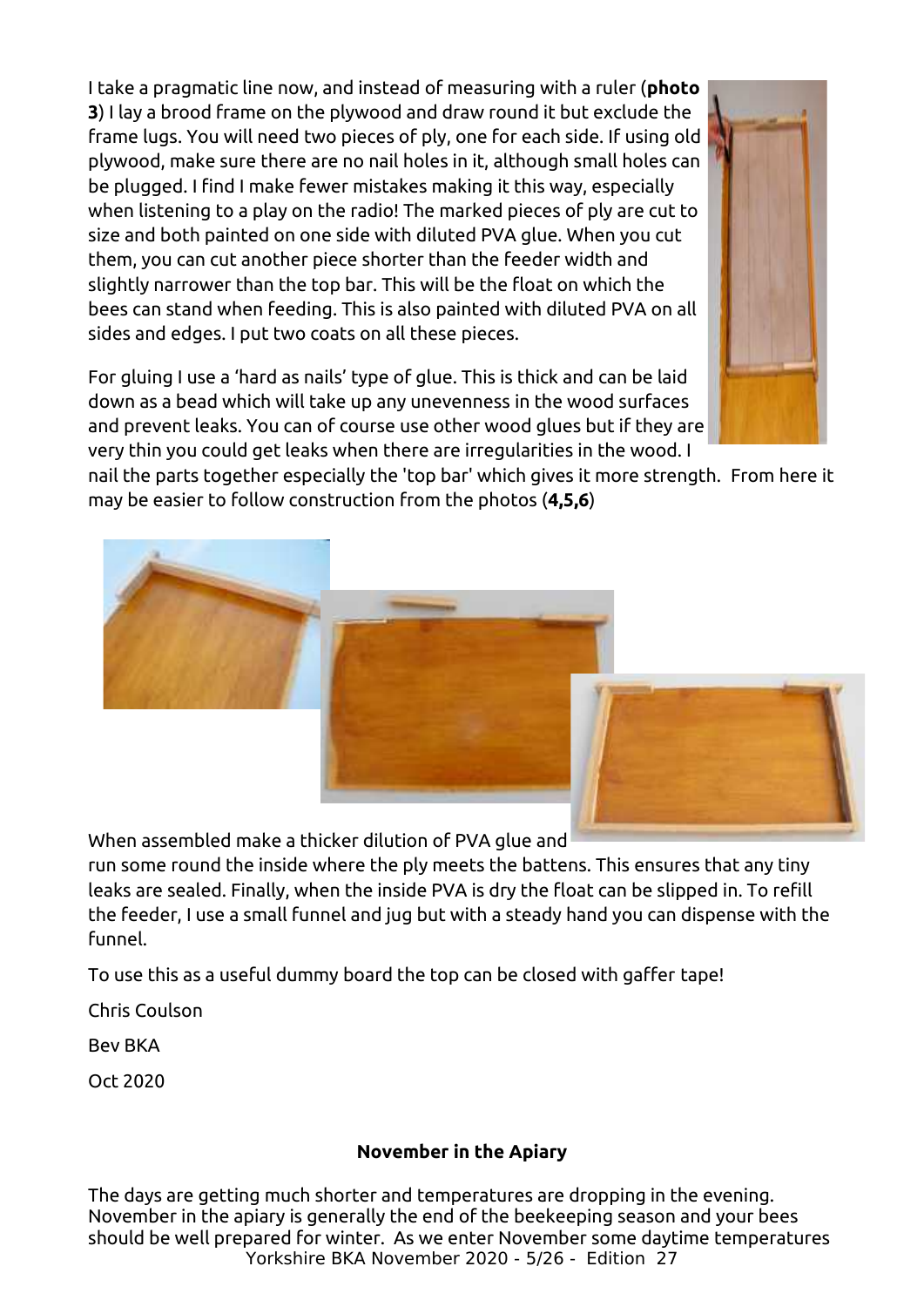will be sufficient for bees to fly for cleansing and search for forage such as ivy. However, as we get further into the month external activity is likely to reduce.

<span id="page-5-0"></span>By now your colonies should have sufficient stores and varroa treatments should be completed, even those late treated colonies returned from the heather. Remember to remove and dispose of treatments that have been given, in accordance with the manufacturer's instructions. All too often in spring you can find treatment strips left in from the year before. This helps the mites build up a resistance to the treatment in the future.

Now is a good time to start hefting your hives to assess the amount of stores they have going into the winter. This will give a benchmark and hefting on a regular basis will give you an indication of how the weight reduces. A full colony needs around 55lbs of stores to get it through to Easter. Hefting is the term used for assessing the weight by lifting one side of the hive up gently whilst the opposite side is still resting on the stand. This gives an indication of weight (not the full weight, as some is still borne by the stand). If using mesh floors, the rear is a good place to heft from as there is the natural hand hold under the floor to gently just take the weight. Some people use a spring balance, but then you need to know the starting weight to make useful comparisons throughout the winter.

#### **Hefting a hive**



Mouse guards should now be in place to prevent "unwanted visitors" taking up residence. As discussed last month, now is the time to place insulation above the crownboard to prevent unnecessary heat loss; but do not compromise ventilation as dampness does more damage than the cold.

Remember to ensure hive stands are on firm solid ground and that the roof is fitted securely and weighted down with a heavy object such as a stone to prevent it from being

Yorkshire BKA November 2020 - 6/26 - Edition 27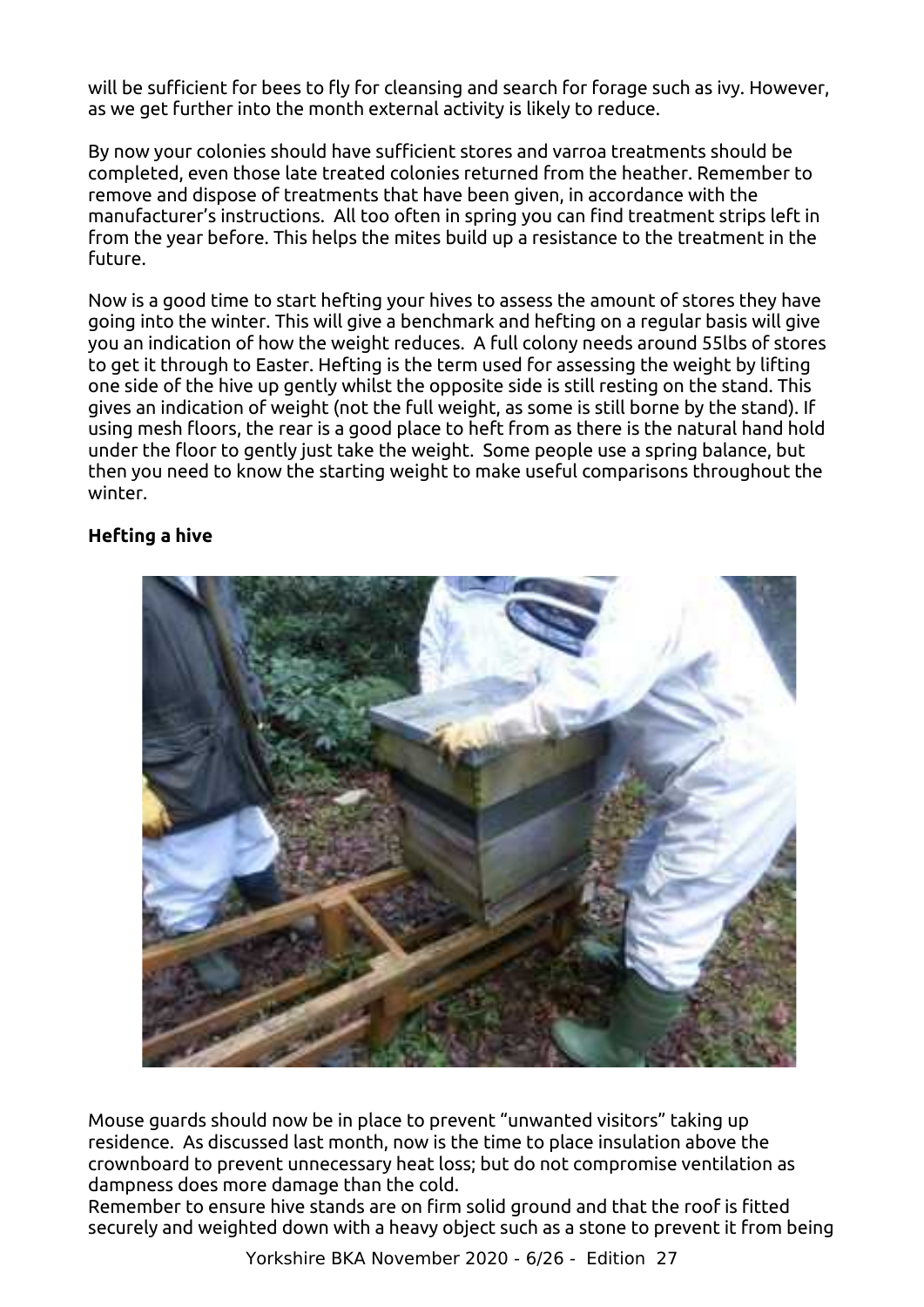blown off in winter-gales.

If you are in an area where woodpeckers are present it is always a good idea either to place a net over your hives or a chicken wire cage around them to protect against attacks. When doing this, make sure the gap between net/mesh and hive is a minimum of 4 inches deep, to prevent the birds being able to reach the woodwork. I think Correx wraps around the hives are good for protecting against woodpecker attacks as there is nothing for the bird to hold onto to bore a way through the woodwork.

The winter months are a time for maintenance and repair of your equipment ready for next year's season. Sterilize combs to protect against disease and predatory wax moth attacks before storage (see previous articles for advice on this).

Make sure all the honey you have extracted complies with the regulations on water content. Your honey is at risk of fermentation if the water content is too high. Borrow a refractometer to test this, and if you are not sure how, ask a more experienced beekeeper to assist you. Store your honey in airtight containers until you are ready to bottle it.

Now is also a good time to take stock of how this year has gone for you and think about how you can possibly improve things for the coming year. Plan your strategies for next season and write them down. Are you happy with the extent of your beekeeping knowledge, or would you like to learn more? This year has been difficult with COVID 19 causing earlier training sessions to be cancelled. November Module Exams were cancelled, but the Spring exams are now planned to go ahead online **(see below)**.There are some great webinars on the internet which can be attended free of charge where you may broaden your knowledge of the craft and pick-up some new ideas you may wish to implement in your own beekeeping.

What is so enjoyable about beekeeping is that you never stop learning, so enjoy the challenge! Do the best you can to help the bees survive the winter and more importantly, keep safe

Mark Millard

#### **Changing your email address?**

As eR2 has taken off across the county, it has been great to hear from so many members who want to make sure their email address is correctly recorded on the system to keep in touch.

<span id="page-6-0"></span>The next, logical step in this process is to guide members to the person in their district association who has editing rights, to update their eR2 details locally. Usually, this person will be either your association Membership Secretary or your Treasurer. So, if you are intending to change any of your personal details: email; contact number; address or name, please make your district association "editor" your first port of call.

Many thanks to YBKA Treasurer and eR2 Manager, Norbert Cooper, who has been updating your records so far, but let's see if we can give him some time off for good behaviour now and go local!

Linda Schofield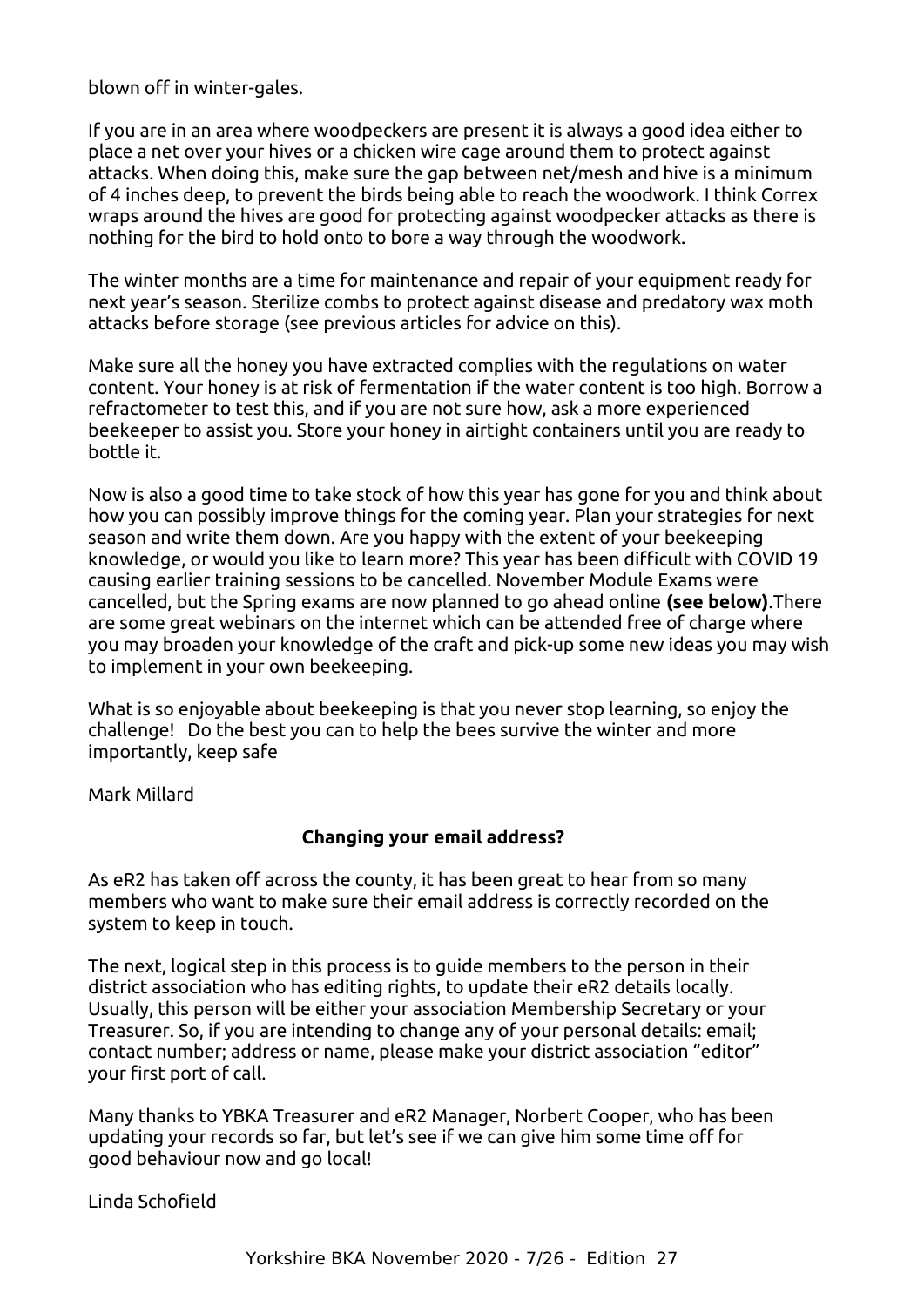#### <span id="page-7-0"></span>**Getting Started with Beekeeping by Sue Watling and Patrick Lynch from Beverley Beekeeper's Association**

#### **Sue**

I became a beekeeper in April this year with two overwintered nucs, gifted from my beekeeping mentor Patrick. I kept them on my allotment but didn't have the best of starts. Within five weeks, the brown hive had swarmed, causing great excitement on the allotment, while the pink hive became queenless, and I never did understand why. It was definitely a case of baptism by fire!

Patrick's bees were lovely. Quiet and calm, they never seemed bothered by my first attempts at solo inspections. I felt dreadful for missing the swarming signs and thinking I'd done something to destroy the other queen. It seemed I'd become more a bee-loser than a bee-keeper.

#### **Patrick**

Swarming is one of the key concerns for beekeepers, new and old. I think that losing a swarm, like the first sting, is part of the, sometimes painful, learning process. Preparedness for this in the form of two hives, not one, allowed me to be a lot less concerned about the loss than poor Sue was.

#### **Sue**

After the swarm, the brown hive requeened itself. Queen cells were present in the pink hive, and as it was quite full, I carried out a queenless split, sharing the frames with a new green hive. A few weeks later, it was clear the pink girls had requeened, but for some reason the green remained queenless. I'd read this could make bees aggressive, but they were incredibly quiet. Although busy foraging, their numbers were decreasing, and the only way to save them was to merge them back again. Initially his seemed to work, but around mid-July, I noticed an absence of brood and realised the new queen had once more mysteriously disappeared. Fortunately, by then the brown hive was flourishing, so I transferred a frame of eggs and young larvae into the pink hive. Within a few weeks, they were up and running, and I was more or less back where I started. Two functioning colonies, but no honey to speak of, and in no time at all, looking at preparations for winter.

#### **Patrick**

As mentioned earlier, having a minimum of two hives offers a number of benefits, including a source of eggs if needed. Without that, Sue might have had to spend money on an untested queen or had to combine colonies again to save the bees. Other benefits include the opportunity to compare colonies. You could have the nastiest bees and think them calm or vice-versa. Observing colony build up, honey collection, propolisation etc. is given better perspective through comparison of colonies.

Losing a swarm is never pleasant. In Sue's case, I was confident that she could recover the situation and if necessary, I could donate a queen. So, in addition to having more than one hive, having at least one beekeeping friend should be a recommendation. Better still join your local association and meet lots of friends.

Personally, I just love raising queens. Advising Sue not to inspect the hive for a month, after the swarm, and the egg donation, really concerned her and one could see the loss of weekly 'communing with the bees' was a shocking thought. For me, this time of waiting for a queen to emerge and mate is such a time of anticipation. Towards the end of the waiting period, I was pestering Sue to have a look because I get so excited. I'd also had 100% success getting queens mated at the same time, so I had very high hopes. When Sue did find her new queen and large areas of capped brood her smile came back very quickly.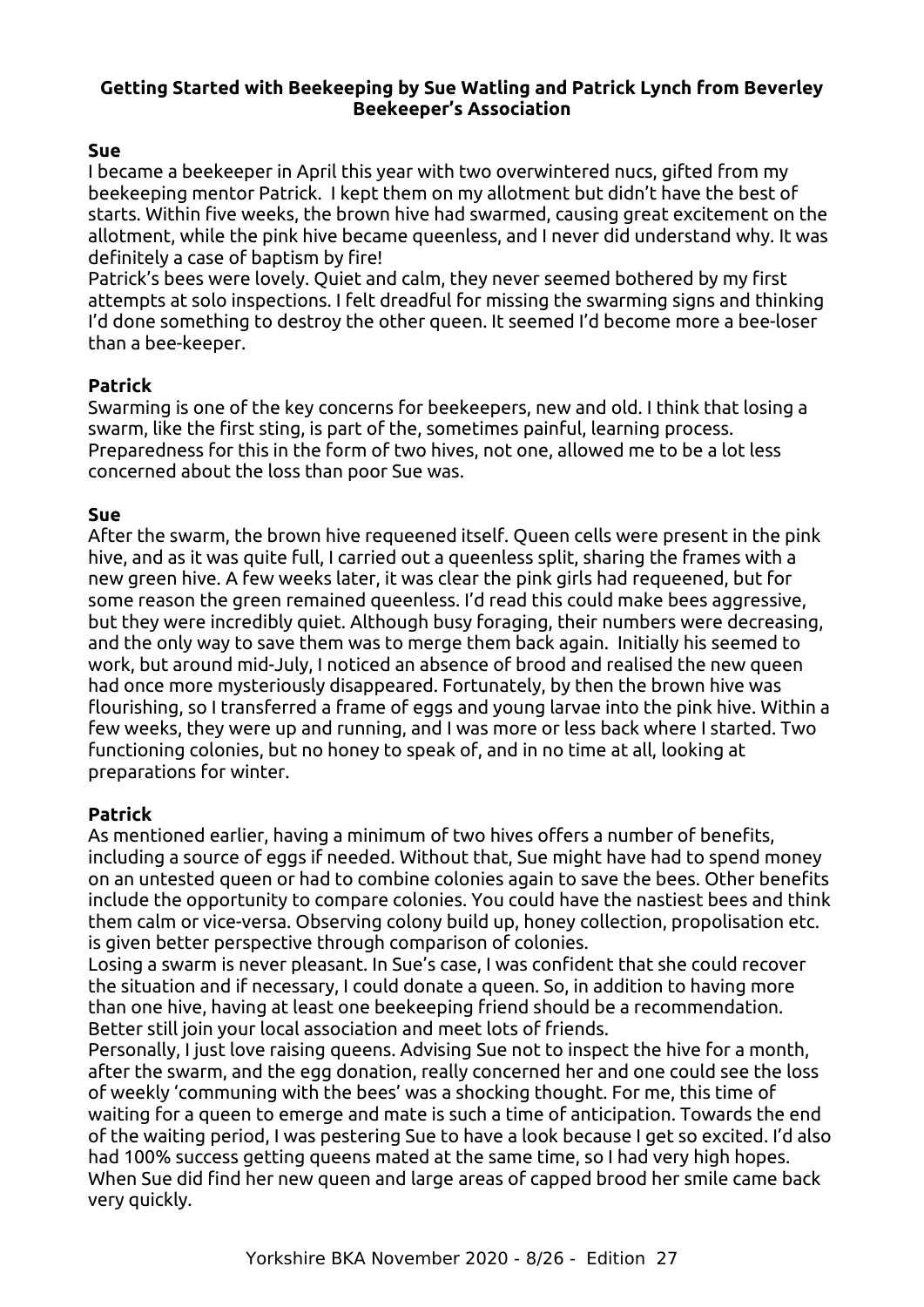#### **Sue**

During the waiting times, I returned to my beekeeping books, as well as social media, where YouTube and Facebook were wonderful sources of information, but also potential minefields. I had a constant stream of questions, but no sooner had I found an answer which seemed to fit, I would see it shot down with a dozen totally different opinions. When it came to clothing and smokers, or even hive design, I could muddle my way through. However, the lack of direct answers on bigger issues, such as how many queen cells should I leave, and whether or not to treat for varroa, was confusing. Of all the difficulties in my first year, the conflicting information was one of the hardest to come to terms with.

#### **Patrick**

Sue and I are both allotment keepers. If you ask three gardeners for advice you will get eight opinions. Beekeeping is not dissimilar. Sue and I also both come from an academic background and personally, I was very much disheartened by the amount of opinion and lack of evidence in my early reading. I have since become much more relaxed. I still like evidence, but just like gardening, one can adopt many approaches, the issue is finding what works for you and your bees. I am an experimenter. I read and then I try things. Some work well for me, others are near disasters. The more I experiment the more I learn what will work for me, but I don't think will ever be set in my ways, that isn't really my nature.

One of the challenges for new beekeepers is that lack of experience and a tsunami of content and opinions on the various social media. I love the Fat Bee Man for entertainment but would really worry if a new beek saw his YouTube channel and tried to keep local bees that way in Yorkshire!

Having gained some experience and realised just how good the bees are at recovering from my interference, I have learned to relax more. I am not expecting definitive answers anymore. How does this work though for a new beekeeper who just wants to know the answer to their question? They don't always want eight opinions. I am a bit worried about this. If we encourage the '*there is only one way'* approach, how will beekeeping continue to evolve, and more importantly, how will beekeepers find what works best for them and their bees? It isn't easy as a new beekeeper. I know I wanted to know how I could do '*the best*' for my bees and indeed '*what more can I do?*' I think beekeeper training should always attempt to light the flame of inquiry, not just dictate practice.

#### **Sue**

As I was writing this piece, my primary concern was preparation for winter. Having lost bees and queens, my priority was to get them through to next year. Whatever the bees wanted, the bees could have, but how could I be sure I was doing the right things? Initially, some of the practical questions around beekeeping had kept me awake at night, in particular when it all seemed to be going wrong. However, now I realised there were no definitive answers, I began to feel a bit more relaxed over making decisions which felt right for both me and for the girls.

Talking this over with Patrick, we came to the conclusion the reason everyone does it differently is that beekeeping is a reflection of individual ways of seeing and being in the world. Questions rarely have single answers because methods are linked to the beekeeper's motivation for having bees in the first place, as well as being associated with their over-arching philosophy. We identified three different drivers.

- Husbandry where the beekeeper tries to control the environment for maximum profit, usually via honey, such as bee farmers.
- Academic where the beekeeper in interested in expanding knowledge horizons like Tom Seeley.
- Personal where you're happy to let the bees teach you, and where answers to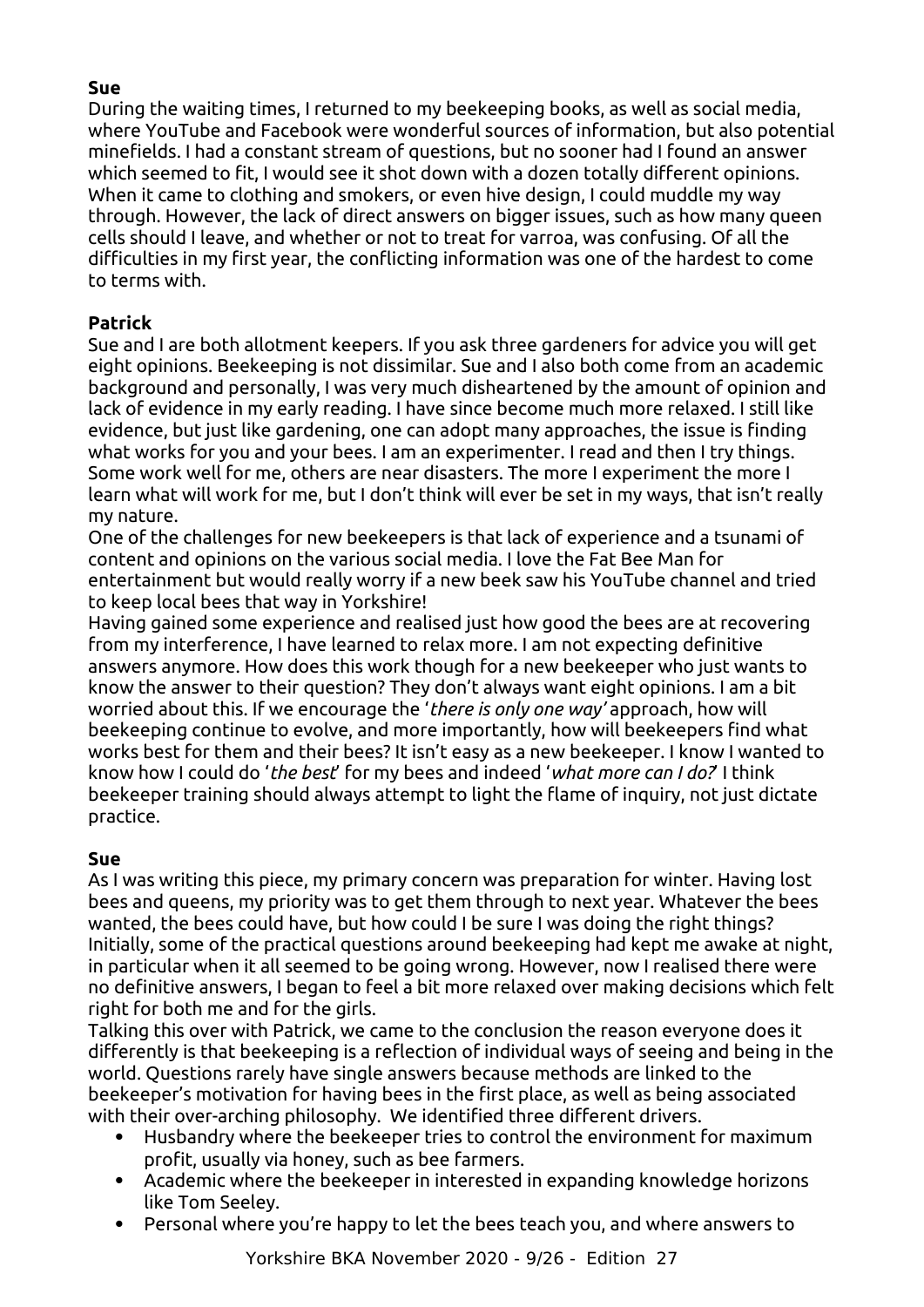questions emerge from not only your philosophy, but what's right for your bees in your location, weather, forage, past hive history etc.

I knew there would be a lot to learn about beekeeping, but I thought the answers would be out there, and it would simply be a case of tapping into the perceived wisdom and experience of others. I had no idea the knowledge base would be so varied, or how social media, the 'go-to' resource in particular for newer beekeepers, would highlight, and often exacerbate, so much contradictory advice. The truth is that in most cases, there are no simple answers. It's more like a mystery puzzle. You gather the clues and reach your own individual conclusions. The only way to learn beekeeping is to do it.

#### **Some pictures from Sue's journey**









Through it all, I've remained hugely in love with my bees. They're such delightful and fascinating creatures and I can't wait for next April, although at the moment it seems a very long time away.

Sue Watling writes the Beginners' Blog for the Beverley Beekeeping Association which can be found at https://www.beverleybeekeepers.co.uk/2020/tag/beginner-blog/

Please be aware that these items are now available to view on the BBKA website at [www.bbka.org.uk](http://link.membershipservices.org.uk/ls/click?upn=VOcjWEeGD1xYN1SiXUf7v-2B2e4TxZO9G3hu1xuv5e8cc-3D9cVd_WaGWCl8ZicchHYPzLe-2BL2RvOY9hbi-2BD-2Ben1N2YEU8dLV-2BqHmGGF10PlshGj6xcEyq8Wc8zMFeEafsXCcuGyyCi9LKhOjQp6SbR9Lq2ujzJWrTwkbNghldbxmFfnPvsebcbkAgY3apCIM2wL3h4vDf85-2F00BsjO42cEdFLp0TYP9WbOeADGbe3LGfK1DUCEjcD-2B7-2FyRlCHo9wQeXq0cZj9ZSHD1wjf5dcDtNfgm-2FkzhYHFjTEy3-2BqRNw49weGMWNiKXJ18-2FUoeSPaKz0DEBplem9RYviOJTbrFAF7bwi18yl4tkLMqaLGv4AftU5Qvu9KdCQUa2RmLhTVDXlhRp4AhQ-3D-3D)

#### **Reports in lieu of YBKA AGM 2020**

<span id="page-9-0"></span>As you will be aware, YBKA is not holding an AGM this year. Following consultation with the Charities Commission the YBKA Chair, Dave Shannon, was advised that provided the Officers of the Committee (Holding and Secondary Trustees) were prepared to remain in post for another year and the usual reports were circulated to members, it would be acceptable to forgo a meeting in such exceptional circumstances as those presented by Covid-19. I can confirm that the first stipulation has been met and am happy to forward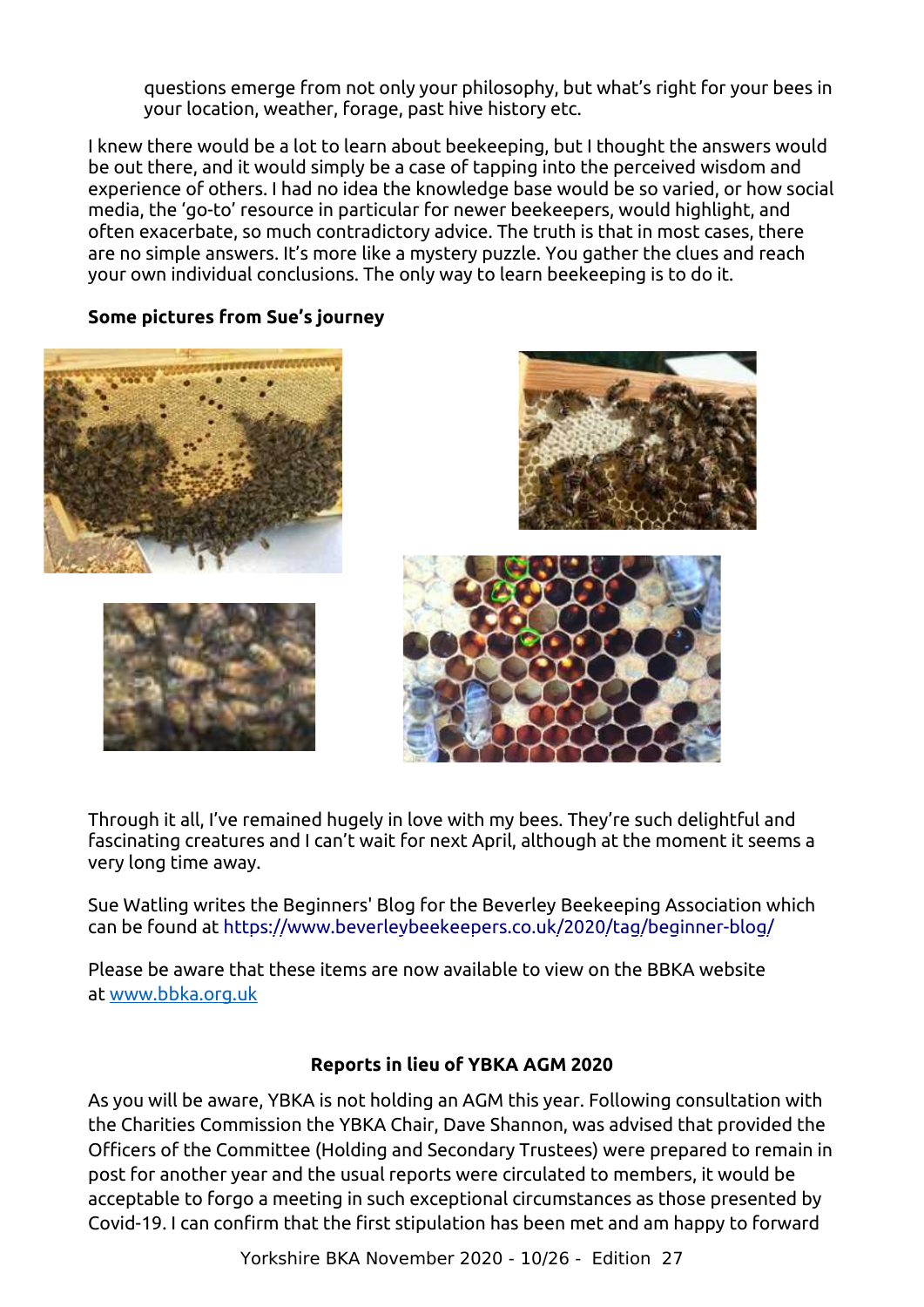the reports of the current post holders.

Available reports comprise those of the:

- Chair
- Vice Chair
- Treasurer
- Education and Training Officer
- Examination and Assessments Officer
- Secretary
- Bee Health Officer and
- Equipment Offic

The details of propositions to be considered at the BBKA ADM 2021 are now available on the BBKA website in the members section **(see below)** and will be published in the December edition of the BBKA News

The YBKA Committee will next meet on 8 January 2021. If you have any comments/queries/suggestions in respects of these reports; the propositions for the BBKA ADM; or any other matter, could you please raise them with your district link to the Committee, or myself, so that they can be included in the agenda?

It has recently come to the attention of the YBKA Committee that the Constitution documents of some district associations do not reflect those of either BBKA or YBKA, the bodies with which they are affiliated. Could we respectfully ask districts to take some time to review their documents for any changes that may be needed? I can already hear the groundswell of a groan: "Haven't we all suffered enough, already?"

Let us all hope that the new year ahead will bring some positive outcomes for us all and, of course, our bees!

Best wishes to all our members,

Linda Schofield

Secretary YBKA

Editor Note: a version of this was recently sent by email to all members, if you want a further copy of the reports, please contact Linda at: [secretary@ybka.org.uk](mailto:secretary@ybka.org.uk)

# <span id="page-10-0"></span>**Locked down, but no need to feel locked out!**

As beekeepers we are so fortunate to have access to an ever-expanding source of information, on-line, to "feed our habit" during Covid-19 restrictions, the "cold turkey" approach of winter and the end of bee bothering for another year. You will have had the recent request from BBKA to post any virtual events that others can access in their listings calendar at:

<https://www.bbka.org.uk/calendar-listing-page>

and BIBBA has recently sent out a reminder of their on-line list of events at:

<https://www.beekeeping.events/>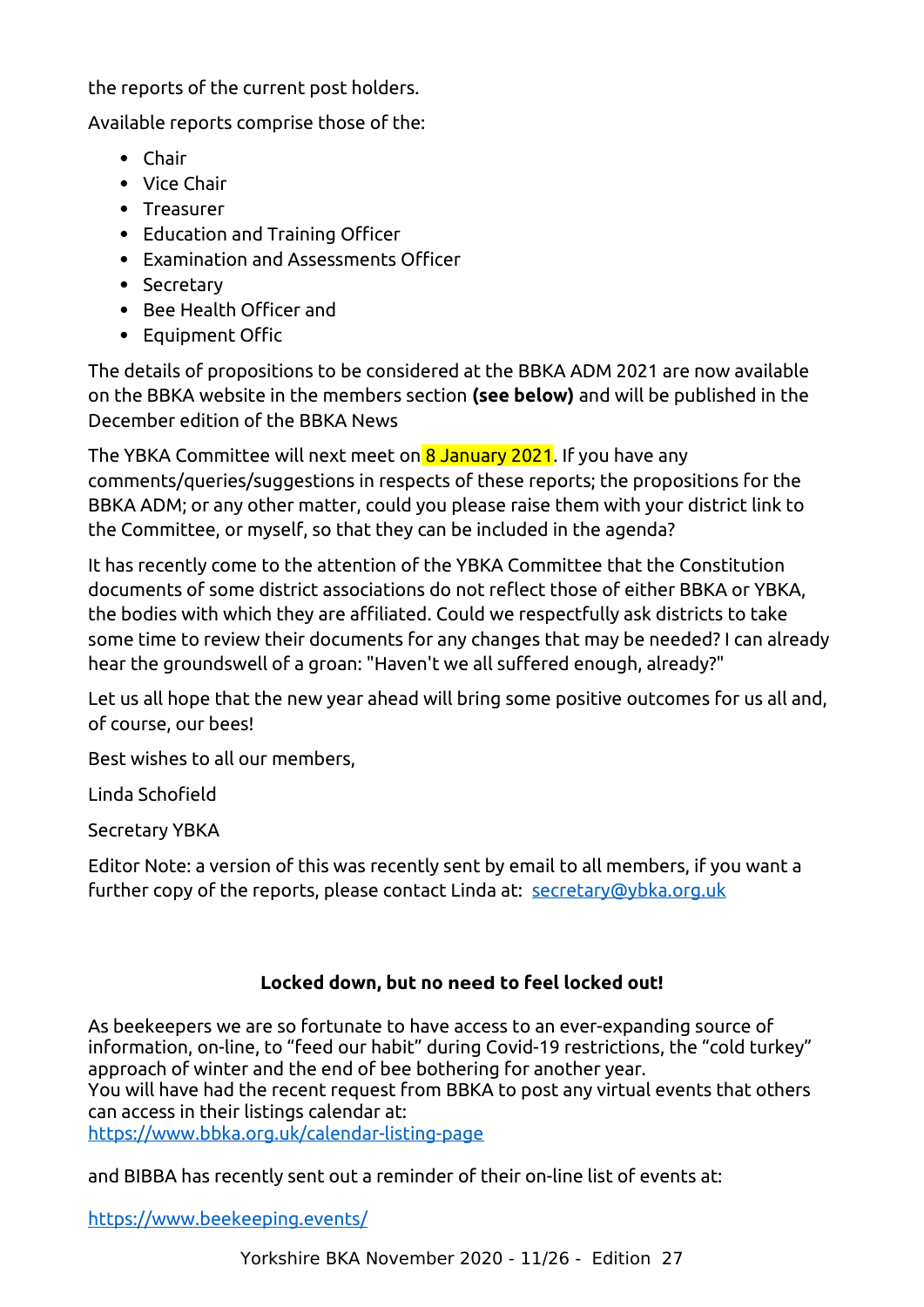Can I just remind you that YBKA has the website and monthly newsletter as valuable resources to "advertise" your district's virtual events open to information foragers from other regional beekeeping associations? If you wish to promote an event, please contact:

Dave Lamont: [website@ybka.org.uk](mailto:website@ybka.org.uk) Chris Barlow: newsletter@ybka.org.uk

For those of you looking to arrange a virtual speaker for a district association talk, there is the BBKA list of speakers, with those willing to give a digital presentation highlighted.

"Tune in and turn on" as they used to say, back in the day!

Linda Schofield

#### <span id="page-11-0"></span>**BBKA examinations 2021**

Dave Shannon is delighted to advise that BBKA has just confirmed that the spring module exams will be going ahead next year. First dates 24/25 April, **closing date for applications 31 January 2021.**

More details at: [https://www.bbka.org.uk/news/march-2021-exam-news](http://link.membershipservices.org.uk/ls/click?upn=qlsqTDJUhdcbONin573WnsjZHXeWWMeiZGb-2FhFT2etJfGnw5HfUTBIOTEW1DViW9gRCGcEDZWXXZMzzpbvL1-2Bw-3D-3DTbQ1_WaGWCl8ZicchHYPzLe-2BL2RvOY9hbi-2BD-2Ben1N2YEU8dLV-2BqHmGGF10PlshGj6xcEyq8Wc8zMFeEafsXCcuGyyCqXbVBUZ8-2Bsy-2F0mj0SLlQYW3IpBSpK2q1spxgo9ZRmM-2F1qA6SF33EuebcE-2BD020pWYChddwtOH-2FOtx5QoRZzSsg8APNzN5xd2lf3m7tImvAbx1lRmddRNsQNP87TXsBbIYF0c-2FPzo9bX-2FNN-2BBsSuMH23HW8Pxri7Ks12x-2F4R2vmlwXqeA-2FPWyvkih5fIqhvcw-2FPXSRe-2FOgCHpi2peFt8Sz8b3oQUVJBWn5CvLSvL5d3Dfop-2FW8PvbrCMpgbX9gyanQ-3D-3D)

Good luck to all candidates!

Linda Schofield

Secretary YBKA

Editor Note: this was originally sent as an email to all members recently

# **Update on BBKA Examinations and Assessments for 2021**

The BBKA Exam Board have issued a statement about the Module exams for 2021 which is reproduced below.

*The global outbreak of COVID-19 led to the cancellation of the March and November 2020 module exams as social distancing rules made the exams untenable. As we move into winter and another national lockdown, it seems likely that the coming months will offer little to change the situation.*

*Many institutions, such as universities, have been examining candidates using online invigilation systems. The Examination Board has been looking into this possibility and has been trialling suitable software.*

*We believe we will be able to hold the spring module exams on the weekend of 24th and 25th April 2021 using online invigilation, so people can take module exams online in their own homes. Unfortunately, we will not be offering the module exams as written papers this spring due to the ongoing COVID-19 situation.*

*The final application date for Module exams will be 31st January 2021 and candidates will be able to sit a maximum of two modules. Anyone who has already applied and does not want to take the exam online can have their entry transferred to November 2021 at no*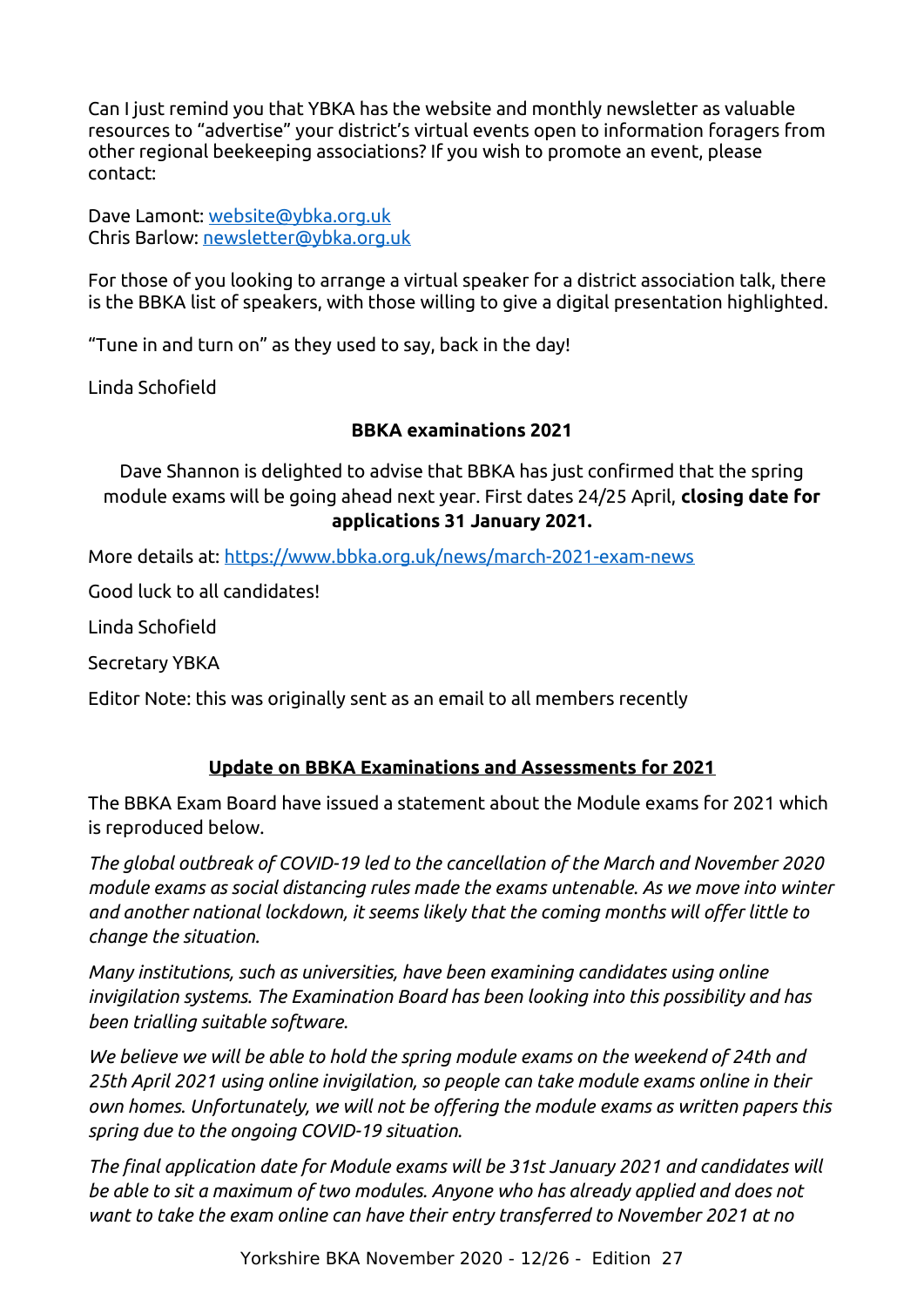*cost, when we are planning to offer paper exams.*

I am reliably informed that the Exams Board is preparing a Q and A document which will go out soon.

Kirit Gordhandas

# <span id="page-12-0"></span>**Module 3 – Study Dates - Save the dates!**

After the disappointment of having to cancel our planned in-person study module study sessions for this autumn/winter, I am pleased to let you know that we have now arranged a programme of 5 evening 'Zoom' study sessions based around the syllabus for Module 3 (Pests and Diseases of the Honeybee). Although the agendas are built around the BBKA module syllabus, we hope the sessions will be of interest to anyone who simply wants to expand their beekeeping knowledge, regardless of whether they want to take the exam. The dates are:

- December 8th 2020: American Foul Brood and European Foul Brood led by Ivor Flatman
- December 15th 2020: Adult bee diseases (Nosema, Acarine, Amoeba) led by Derrie O'Sullivan
- Jan 5th 2021: Varroa led by Ivor Flatman
- Jan 12<sup>th</sup> 2021: How disease affects the alimentary, excretory and respiratory systems of the adult honeybee – led by Derrie O'Sullivan
- Jan 19th 2021: Statutory requirements, Asian Hornet and Bailey Comb exchange led by Ivor Flatman

All sessions will run from 7-9pm via zoom. The events are free to attend, but participants will need to register to receive the zoom invitation. A formal email with the relevant details will be sent soon.

# *Clare McGettigan*

Education, Yorkshire Beekeepers Association

PS: I hope we will be able to run similar study sessions for one other module in late January/February – tbc.

# <span id="page-12-1"></span>**Propositions for the BBKA ADM on 16 January 2021**

To access them, you will need to go to the BBKA website homepage [www.bbka.org.uk](http://www.bbka.org.uk/)

Click on the Members tab. Once in the members' area, enter **ADM 2021** into the search box and you will find a list of the propositions, and more information about them, by

Yorkshire BKA November 2020 - 13/26 - Edition 27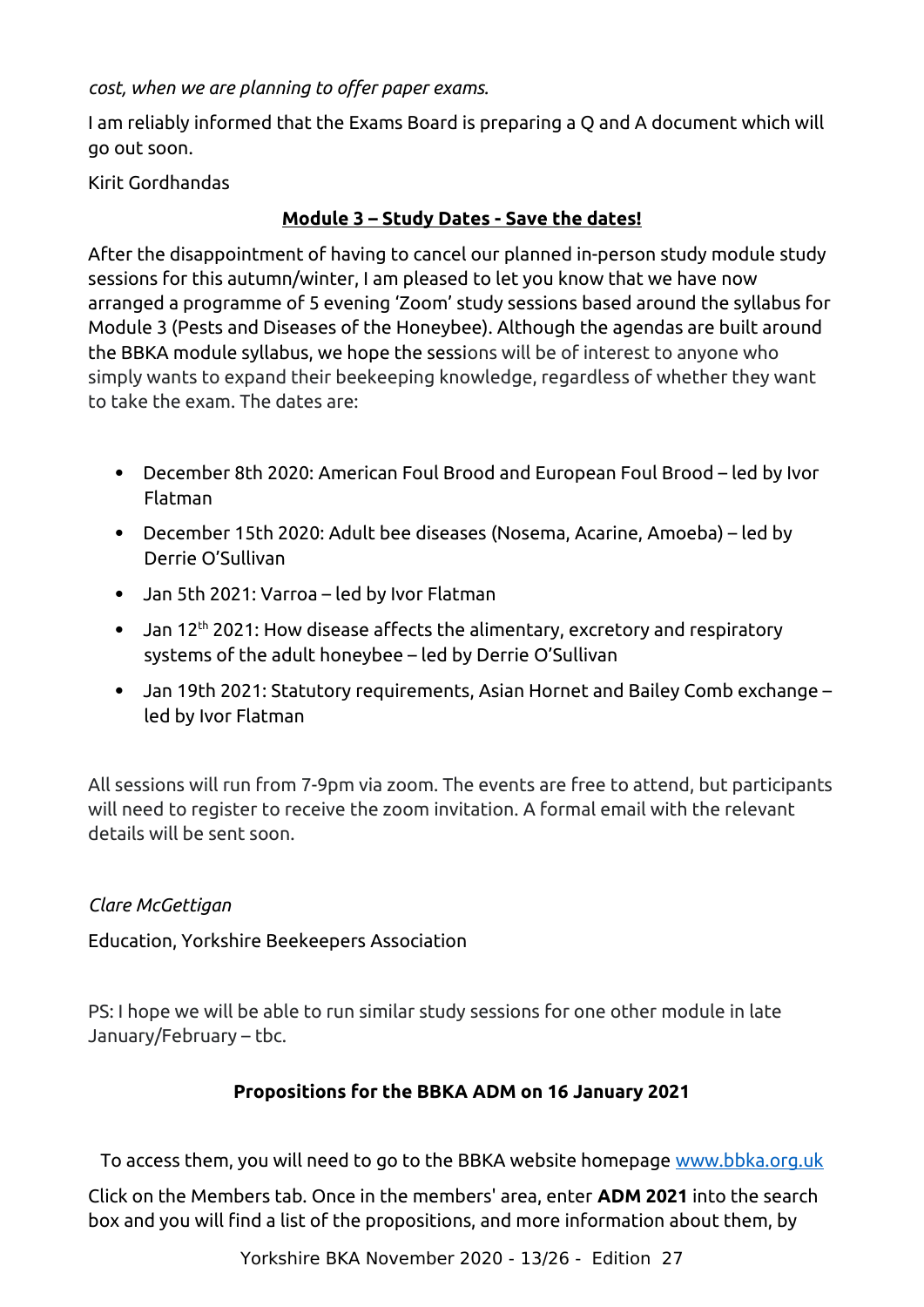clicking on **Section 5** in the Delegates' Pack. The information should also be published in next month's edition of BBKA News.

If you have any comments regarding any of the propositions, could you please bring them to the attention of your local representative/link person for the YBKA Committee before 1 January 2021? We will need to discuss the propositions at our next Committee meeting on 8 January, to give Tony Jefferson, our delegate, guidance on how to vote at the BBKA meeting to represent the views of Yorkshire members.

You may, for example, have a view on the proposed BBKA subscription increase, as mentioned in the recent President's Letter?

Sorry, more reading!

Linda Schofield

Secretary YBKA

Editor Note: this was originally sent as an email to all members recently

# **The ruminations of Vera Rider!**

Over the almost 40 years that I have been keeping bees I have been to numerous lectures given by eminent beekeepers. My only fault is that I believed them all! The worst idea was from a chap who convinced us all that double brood was the way forward. It was so "clear and obvious" that took it up immediately, not taking into consideration that at 5 feet nothing tall I would have some difficulty manipulating the boxes! I struggled on all summer convinced that 'it must be me' until, in the end, I had to get a really tall chap to come and give me a hand with some really nasty bees. We sorted them out, getting loads of stings but, lesson learned, I stuck with the conventional methods from then on.

<span id="page-13-0"></span>Another bad mistake I made was to go out to a building site where bees had been found in an attic. Not having kept bees for long, my husband had found me a white suit from work (bearing the ICI logo). I sewed Velcro along the front and got some washing up gloves. Sorted! We had to climb up a dodgy ladder to get into the attic and found that the bees had colonised all along the rafters. We carefully cut them out and tried to wire them into a hive. This was against the wishes of the bees who let us know it in no uncertain terms! However, we pressed on. I soon realised that the ICI suit and washing up gloves were no match for bees bent on letting us know they were not happy. Of course, there were more combs than we could fit into the box, so we resorted to putting some of them into plastic bags. The bees had clearly been there for some years and several plastic bags were filled before we made our escape. Not one of our best moments!

Collecting swarms can be fun. One of our most memorable incidents was in a park in Middlesbrough. It was after closing time, and the park was empty, but we had to climb over a fence to gain access and then found the bees settled around a pole. I don't know if you have ever tried to collect bees from a pole, but any ideas we had were unsuccessful. Smoking them up into a box didn't work, and after a lot of thought we ended up gathering them by hand and putting them into a skep. I wouldn't do this now,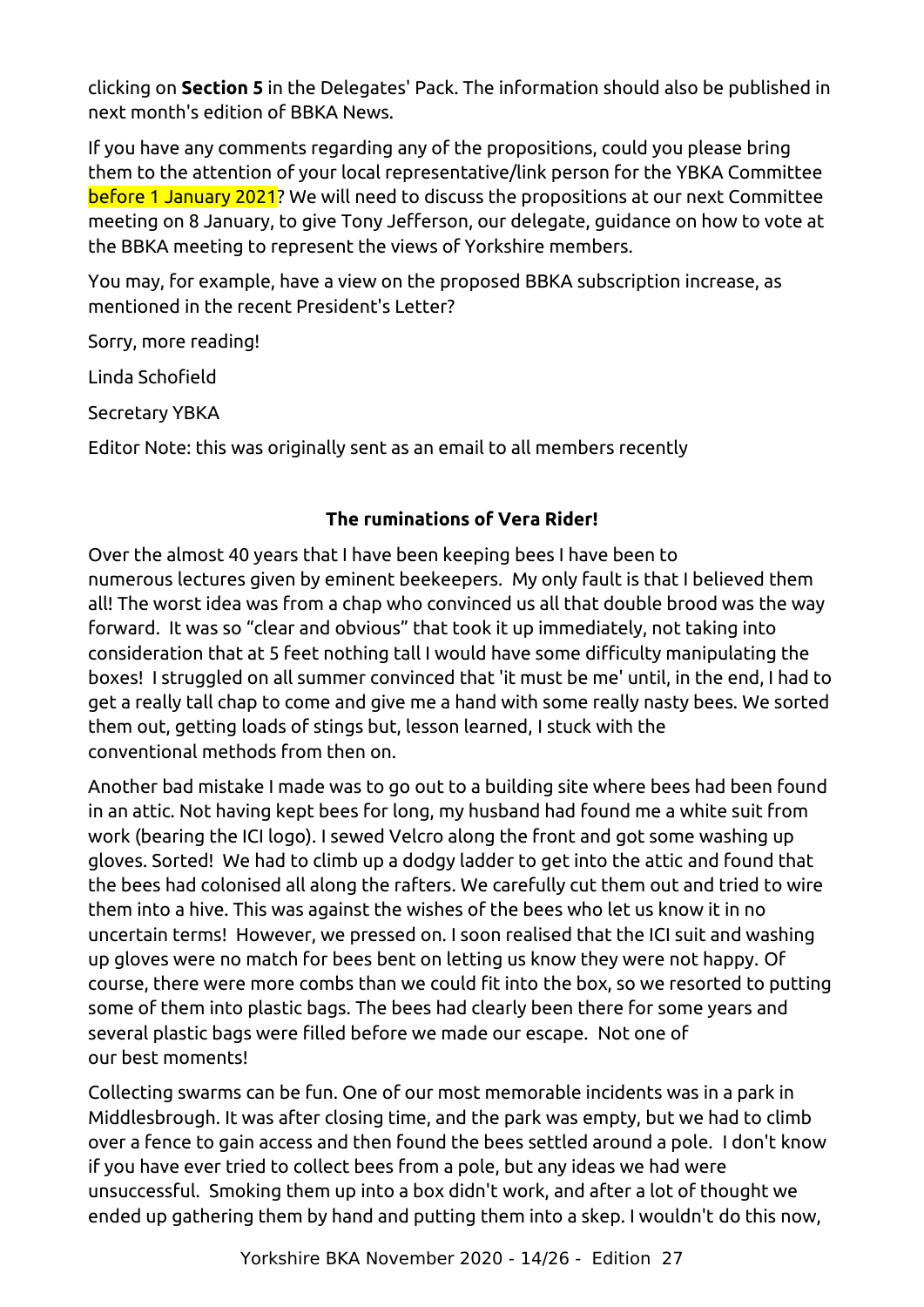but as a young, inexperienced beekeeper it was all I could think of. Got most of them though! My husband embroiders this story every time he tells it.

I am not keen on collecting swarms nowadays but sometimes you feel so sorry for people you just have to go. Last year I was asked by the Council Bee Officer to go to see a very elderly man who had a swarm in his garden. It was a nuisance because it was hanging right over the path in his lovely back garden and he was too afraid to go out. We collected it and he tried to pay us. We have never yet taken payment for collecting a swarm, but I've noticed that people who are obviously 'well off' never offer to pay and will often try to get you to pay them! You can spend ages waiting for the bees to settle and they never even offer you a cup of tea. Others will try to insist you take payment.

Collecting bees can be a risky but fun business. Risky because you don't know the temperament of the swarm you are collecting and fun because you come across all sorts of hilarious situations. We once had to carry a swarm through a house because there was no other access to the garden. I once brought a swarm home, on the bus, in a cardboard box resting on my knee: they never made a sound. Clever bees!

I once went to a talk entitled "50 years of beekeeping". My talk could be called "40 years of making mistakes collecting swarms". Am I an expert now? Absolutely not. Every situation is different and sometimes, the bees are very obliging and come quietly, other times just the opposite. I collected one swarm from a school on my way home. I had forgotten I had promised a colleague that I would give her a lift. "Don't worry", I said. "I'll put them in a box in the back and they will stay quiet". To her credit, she kept her nerve when the bees started to find their way out. I still get reminded about it when I see her!

Vera Rider

# **YBKA Examinations and Assessment Officer.**

#### **List of speakers on beekeeping, including those who can offer digital talks**

#### **Dr Stuart Andrews**

Contact: stuart.andrews@zoetis.com Tel: 07973 690428 Talks: The work of Bees Abroad, personal experiences gained in Uganda. Fees: Donation to Bees Abroad.

#### **Dr Fred Ayres**

<span id="page-14-0"></span>Contact: fred@lunevalleybees.co.uk Tel: 01524 811978 Digital speaker: Yes Talks: Alternative approaches to beekeeping. Fees: By arrangement.

#### **Mr Michael Badger MBE**

Contact: buzz.buzz@ntlworld.com; bingley.badger@gmail.com Tel: 07958 591 501 Fees: None

#### **Keith Bartlem**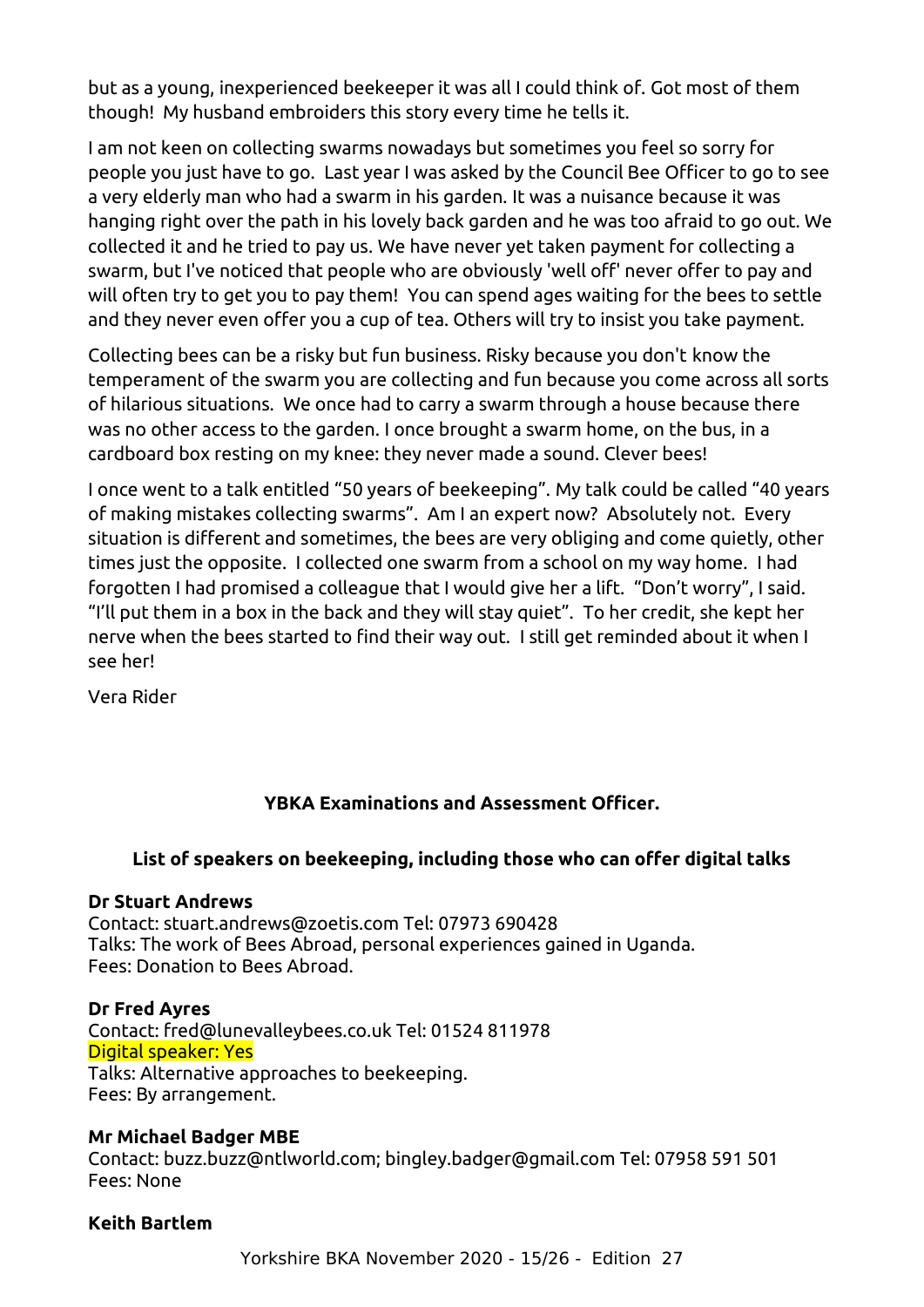Contact: k.bartlem@btinternet.com Tel: 01845 565132 Digital Speaker: Yes

Talks: Thermoregulation of the honeybee. Flying with bees (contrast between bees and airplanes). Swarming. Monarch or Republic, an introduction to queen cells. Fees: Speaker fees go to a Parkinsons charity.

#### **Dave Bonner, Master Beekeeper**

Contact: dave@bonner.me.uk Digital Speaker: Yes Talks: Honeybee Democracy (based on Tom Seeley's book) Queen rearing on a queenright colony - using Miller method and a Cloake Board. Collecting Swarms, Asian Hornet Meander through the wonderful world of Apiculture. Bee Disease. Hygiene and Husbandry. Beneficial effects of Bees and their products. Swarm Management. Preparing Bees for winter. Our adventures in Uganda with Bees Abroad Fees: A donation towards petrol plus a donation to Bee Abroad, £50 suggested minimum.

#### **Dr Gerry Brierley**

Contact Email: DrGerry@QueenBeeTalks.Buzz Contact Phone: (UK) 07891 534264 Website: www.queenbeetalks.buzz & https://www.amazon.co.uk/Secrets-Hope-Honey-Bee/dp/1916055303/

Presentation type: Either in person or digital medium such as zoom to anyone, anywhere in the world!

Talks: Medicinal Apitherapy: A journey into the healing hive – The therapeutic values of 8 key bee products. Including an insight to Vet-Apitherapy (1 hour) The history of the honey bee: A journey into the history of the hive (1 hour)

Honey Bee Warfare: A journey into the warring hive 'Beeological Warfare' (45 mins)

Bee Venom Therapy: A journey into the healing hive – An insight into how bee venom therapy has been used to treat Lyme disease and other chronic illnesses (30-45 mins)

The Secrets of the Honey Bee: A journey into the life of the hive (45 mins)

#### **Enid Brown**

Contact: enidbrown6@gmail.com Mobile 07763 809367 Digital speaker: Yes Digital speaker: Yes

Judges Referee at The National Honey Show and senior BBKA Honey Judge. Talks: Aimed at new beekeepers Lecture fee is £50

#### **John Charlton**

Contact: johncharlton151@gmail.com Talks: Beekeeping in general. Recent history and changes. Hive Products - Mead, pollen, Propolis. Microscopy - Demonstrations and/or one day classes. Available for non-beekeeping groups.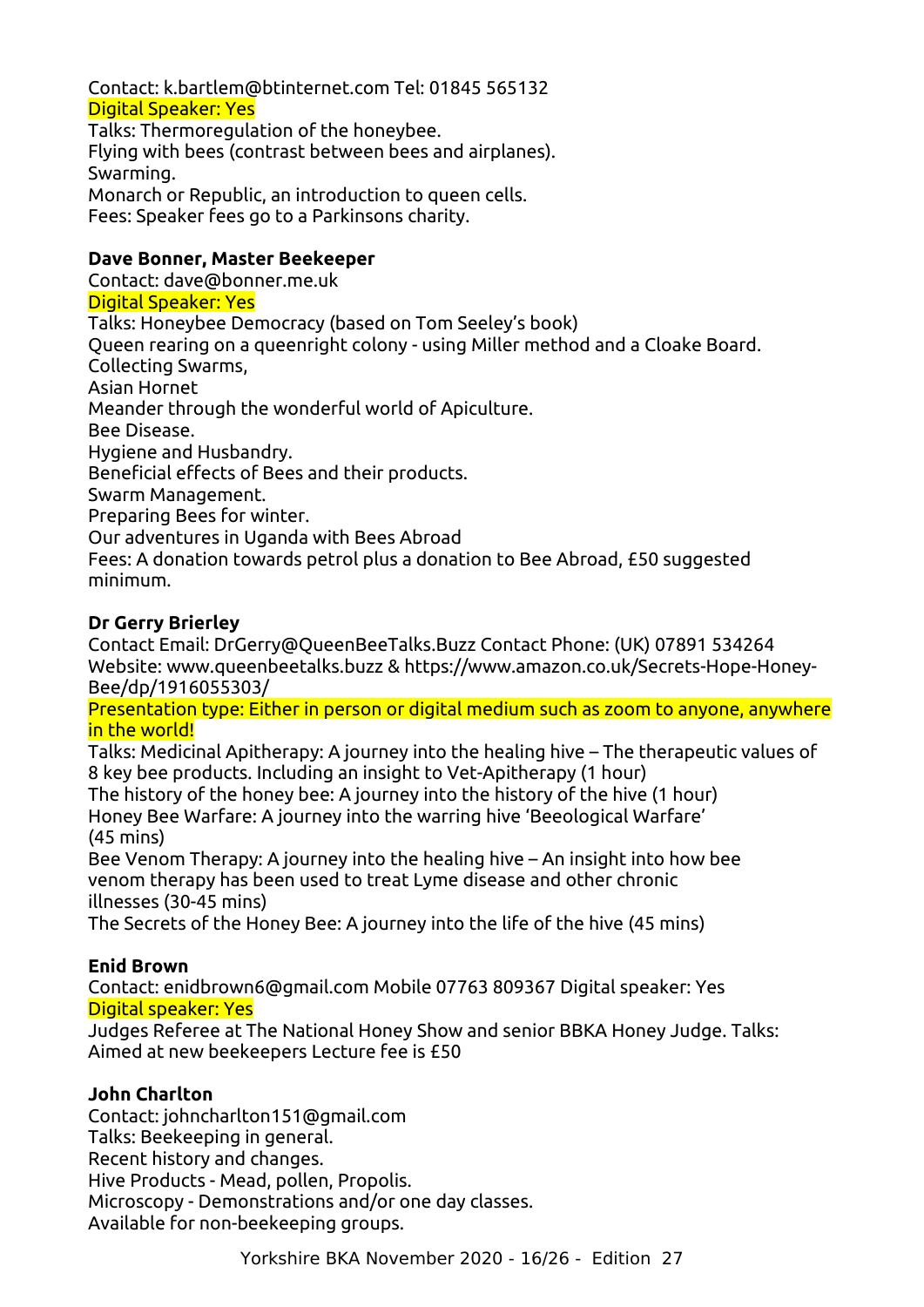Fees: £25-£50 plus mileage.

#### **Gerry Collins MSc BSc PGCE NDB**

Contact gerry@collins72.plus.com Tel: 01302 539873 for availability and latest list of talks Digital speaker: no Talks: Several topics including The curse of the wax moth. Queens and things. What's going on in my hive? Move your bees. Selection and queen rearing. What do I do about this? (Problems in beekeeping and some of their solutions). All presentations are profusely illustrated with images, some with video clips. Fees: £30 for evening beekeeping branch meeting, £50 for all day beekeeping convention (£90 for 2 talks on the same day)

#### **Barbara Dalby**

Contact: pebadalebees@btinternet.com Tel: 01992 622645 Digital Speaker: Yes, talks, other than Honey Cookery, can be presented via digital format.

Talks: Wax recovery for further uses (can be a practical demonstration) Apitherapy: A talk giving background and the benefits of the use of bees and bee products for health and healing. This would include using bee venom for a number of conditions but is not solely the subject of the lecture. Producing Products from the Hive: A talk designed to give ideas on some products that can be made from the produce of the hive, using simple ingredients, for home use including candles, polish and simple creams and lotions.

Honey Microwave Cookery Fees: Lecture from £50 per lecture

#### **Peter Dalby**

Contact: pebadalebees@btinternet.com Tel: 01992 622645 Digital speaker: Yes, all but queen rearing.

Talks: Travels of a Beekeeper Plants for Pollinators Queen Rearing

Swarm Control Beekeeping for Beginners and more specific beekeeping subjects. Fees: Lecture from £50 per lecture

#### **Andrew Durham**

Contact: adurhamcbka@btinternet.com Tel: 0778 377 3873 Digital Speaker: Yes Talks: Asian Hornet – The French Experience (arrival and spread of Asian hornet, impact on beekeepers and defences against the hornet) Fees: None Travel: East & South East but will consider further afield. Travel and hospitality arrangement: Overnight accommodation where appropriate and reasonable travel expenses. Brian Durk Contact: briandurk@beesabroad.org.uk Tel: 01452 698 654 Location: Gloucestershire.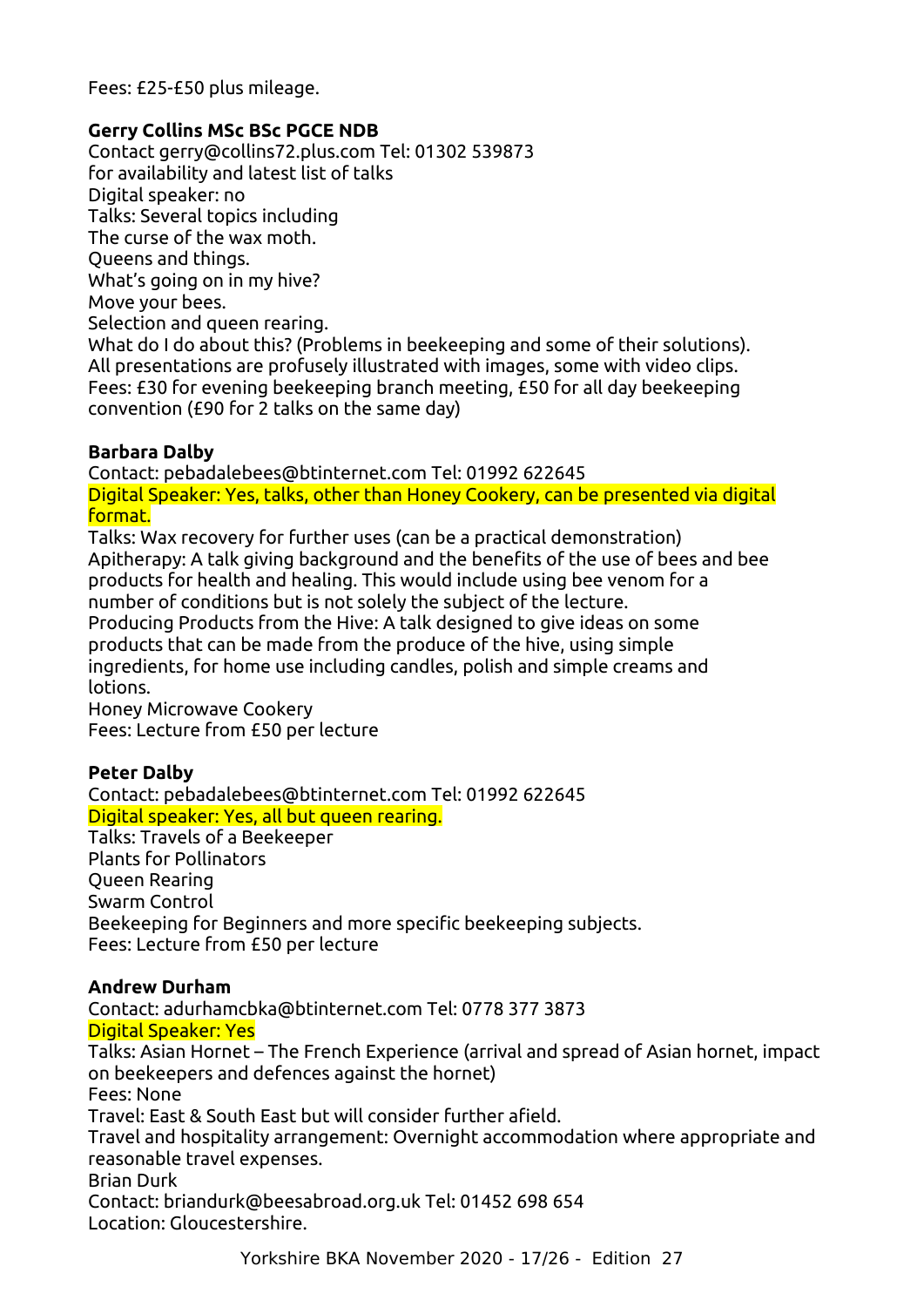Talks: Bees Abroad. Bees & Elephants. Queen rearing. Fees: £50 plus expenses (negotiable).

#### **David Evans, Professor of Virology, University of St Andrews**

Contact: www.theapiarist.org and david@theapiarist.org Location: Fife (077666 01824) and Ardnamurchan (no mobile signal) Digital Speaker: Yes Talks: Zoom or equivalent online talks of 60-90 minutes duration, followed by Q&A session. My website demonstrates the range of topics I can cover which are usually an entertaining combination of science and practical beekeeping. Popular talks include: Rational Varroa Control Bait hives for profit and pleasure Preparing for winter Preparing for the season ahead Measure twice, cut once, swear often - Br Bodgit does DIY for beekeeping Queenright queen rearing Fees: Provided on request

#### **Nigel Fleming**

Contact: nigel.fleming@blueyonder.co.uk Talks: Beekeeping for those who contemplate becoming Beekeepers. Microscopy for Beekeepers and Mellisopalnyology. Beekeeping beginners to advance.

#### **Dr Nikki Gammans**

Contact: nikki.gammans@bumblebeeconservation.org Tel: 07545 171110 Talks: Bumblebees (all areas included from ecology, ID through to gardening etc; introduction to solitary bees and can talk on hymenoptera in general). Fees: Donation to the short-haired bumblebee project.

#### **Andrew Gibb**

Contact: andrew@andrewgibb.com Tel: 07876 560346 Talk: Environment, bees and food Why do we need pollinators? Drone psychology, the weaker sex Products of the hive Beekeeping for fun 'Introduction to queen rearing methods' 'What you can do for the Wax Chandlers Company' Fees: Donation to Wax Chandlers Company if desired

#### **John Goodwin**

Contact: carole.gdwn@gmail.com Talks: Honey workshop (How to win rather than just compete). Wax workshop (preparation of wax for showing). Honey tasting (differing honeys from around the world). Swarm management/collection and prevention of swarms.

#### **John Haverson**

Contact: johnhaverson@tiscali.co.uk Tel: 01264 781609 Talks: Guidance for Beekeepers from Wild Honeybees. Chemical free beekeeping with the Warré hive.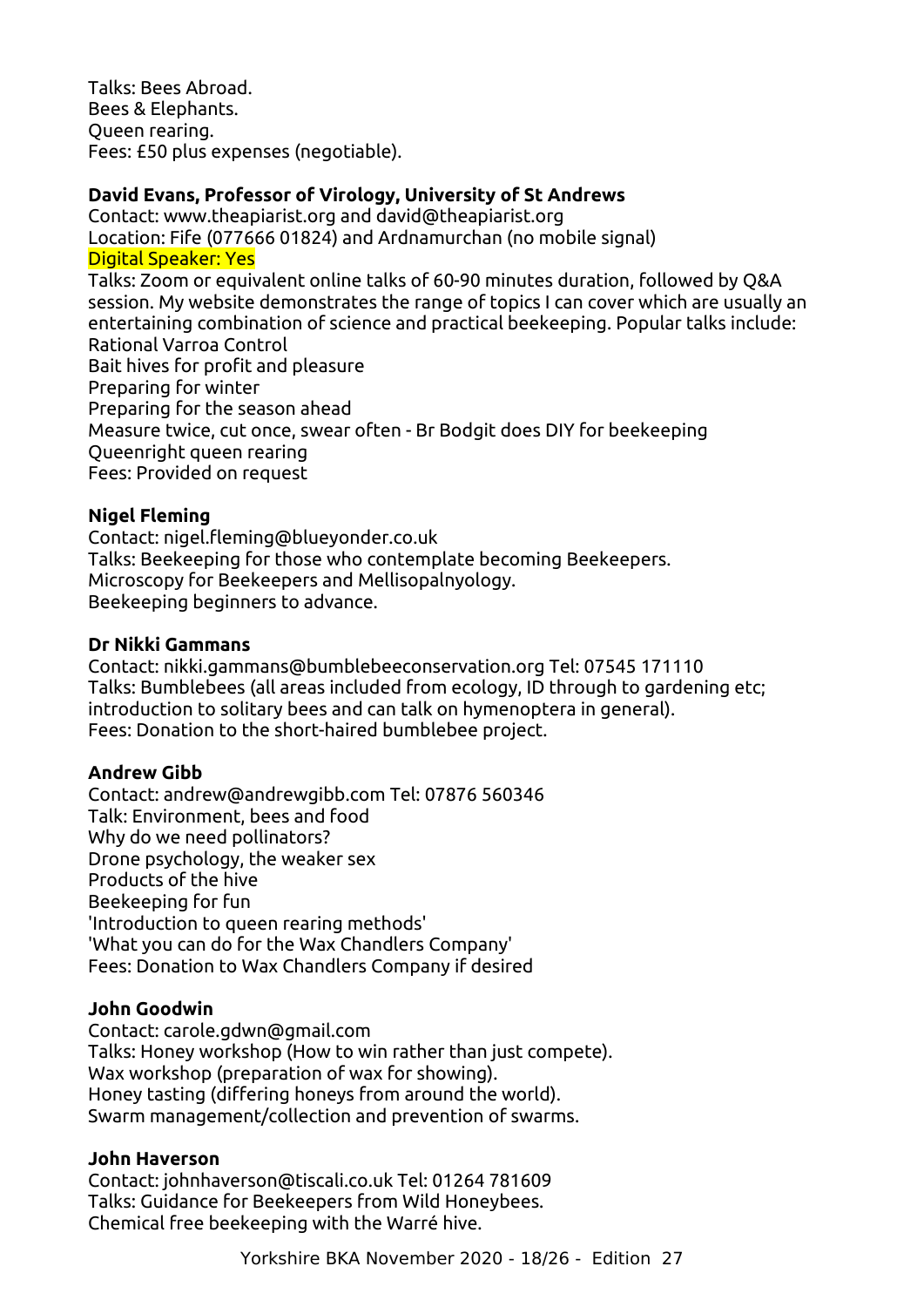The Pros and Cons of swarming. The Plight of Bees. Fees: £ 50

#### **John Hendrie**

Contact: bibba26@talktalk.net Tel: 01732 833894 Talks: Practical & Scientific topics, the list is constantly changing. Fees: By arrangement.

#### **Dr Julia Hoggard**

Contact: julia@bcs.org Tel: 01539 560869 / 07570 583461 Digital speaker: Yes Talks: For talks please see www.BeeEd.org.uk

Fees: £50

#### **Pam Hunter, Master Beekeeper**

Contact: pamhunter3939@gmail.com el: 01403 864007 / 07974 925435

#### Digital Speaker: Yes

Talks: Wide range of topics on biology and scientific aspects of bees, insects and plants. Evolution of insects and plants.

Details of pollination by insects.

The garden, forage and bees.

Navigation and foraging.

Nutrition and the colony.

Bees' senses.

Also Pheromones, rape, swarms and historical aspects of bees and beekeeping.

What makes a queen?

Why the drone is so important.

Viruses - what are they and what do they do.

Happy to tailor talk as requested, given notice. Detailed list of talks available. Fees: £50 local groups. £80 county meetings.

#### **Trisha Marlow, Master Beekeeper**

Contact: trisha\_marlow@beesabroad.org.uk Tel: 07812 518822 Digital Speaker: Virtual talks: available anywhere due to the power of Zoom, Teams and Go to Webinar.

Talks: Bees Abroad talks -

Into Africa: Bees, Beekeeping and the Reason Why (suitable for Associations, County events, conferences)

Bees Abroad: The What, How and Why (for other interested groups) Changing list of other talks: e.g. Colony cohesion. Colony nutrition. Topics related to bee biology. Forage and plants. Bee husbandry. Other - happy to develop what your members want to hear about.

Fees: Speaker fee to Bees Abroad, also a donation to Bees Abroad in lieu of other expenses for virtual talks would be greatly appreciate in these difficult times for our projects.

#### **Stephen Martin**

Contact: s.j.martin@salford.ac.uk Tel: 0161 295 2476 Digital Speaker: yes

Talks: Hornets. Recognition. Varroa. DWV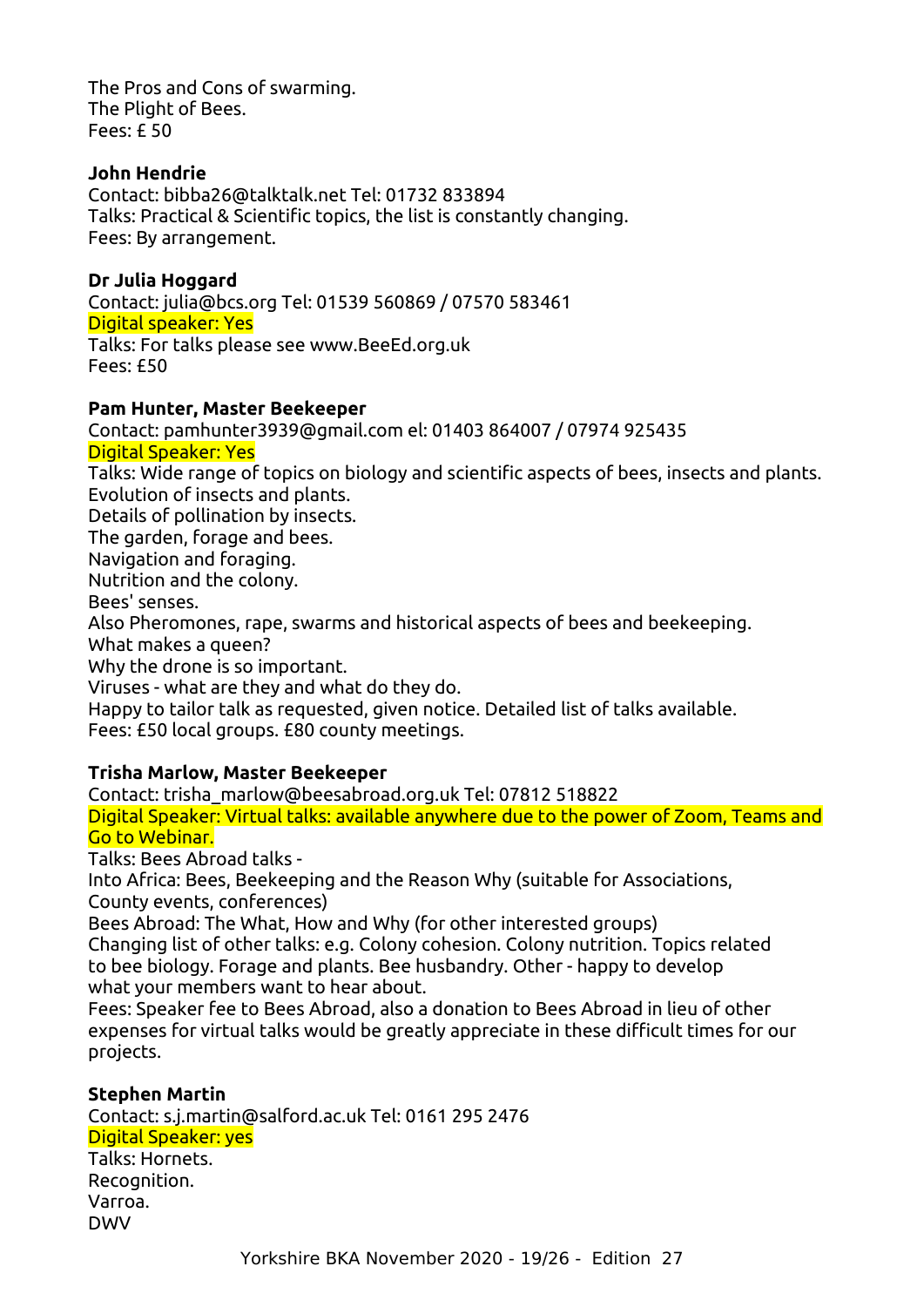Varroa Resistant Honeybees Fees: £150 - goes into a fund to allow attendance at bee/social insect conferences.

#### **Derek Mitchell**

Contact: mndmm@leeds.ac.uk Mobile: 07798 802851 Talks: The Invisible Dams of Honey bees Hive Ventilation – why you shouldn't The Honey bee and the Mosquito – why hives are built like this What is warm to honey bee? Honey Bees and Humidity Fee: £50.00 to single BBKA, £70.00 – County event

#### **Jean Mozley**

Contact: bees4ujean@gmail.com Talks: Swarm control. Queen introduction and how to store queens. How to make a living from your bees. Fees: £40 fee plus travel costs.

#### **Margaret Murdin, NDB & Master Beekeeper**

Contact: margaret.murdin@bbka.org.uk Digital Speaker: Yes Talks: Long list constantly changing and updating. Also exam workshops. Fees: £50.00

#### **Chris Park**

Contact: Chris@acorneducation.com Digital Speaker: able to Zoom lecture. Also can send a narrated PPT to a club, who can then distribute this to their members or make it available online. Talks: Treatment Free Beekeeping. Bee-centred Beekeeping. To Bee or not to Bee - the sliding scale of beekeeping intervention. Skep Beekeeping. Skep Making. Beekeeping Folklore and Mythology. Mead, Metheglin and Magic. 'Honey Island' - Some Heritage of Honey in Britain. Making Mead & Traditional Honey Drinks. Honeybees in Art and Symbolism. Ancient Beekeeping - Europe, Egypt & beyond Log Hives - ancient & modern An Introduction to Apitherapy A History of Apitherapy Bee Hive Air - science or sorcery? Bee-houses

#### **Roger Patterson**

Contact: roger-patterson@btconnect.com Tel: 01403 790637 / 07976 306492 (no texts) Digital Speaker: I am able to do webinars in all formats

Talks: Mainly practical beekeeping, talks, workshops and apiary demonstrations, including queen rearing/bee improvement. For extensive list please email or download list from Dave Cushman's website http://www.dave-cushman.net/bee/rogerpattersonlectures.html

Fees: No fee. See lecture list for expenses.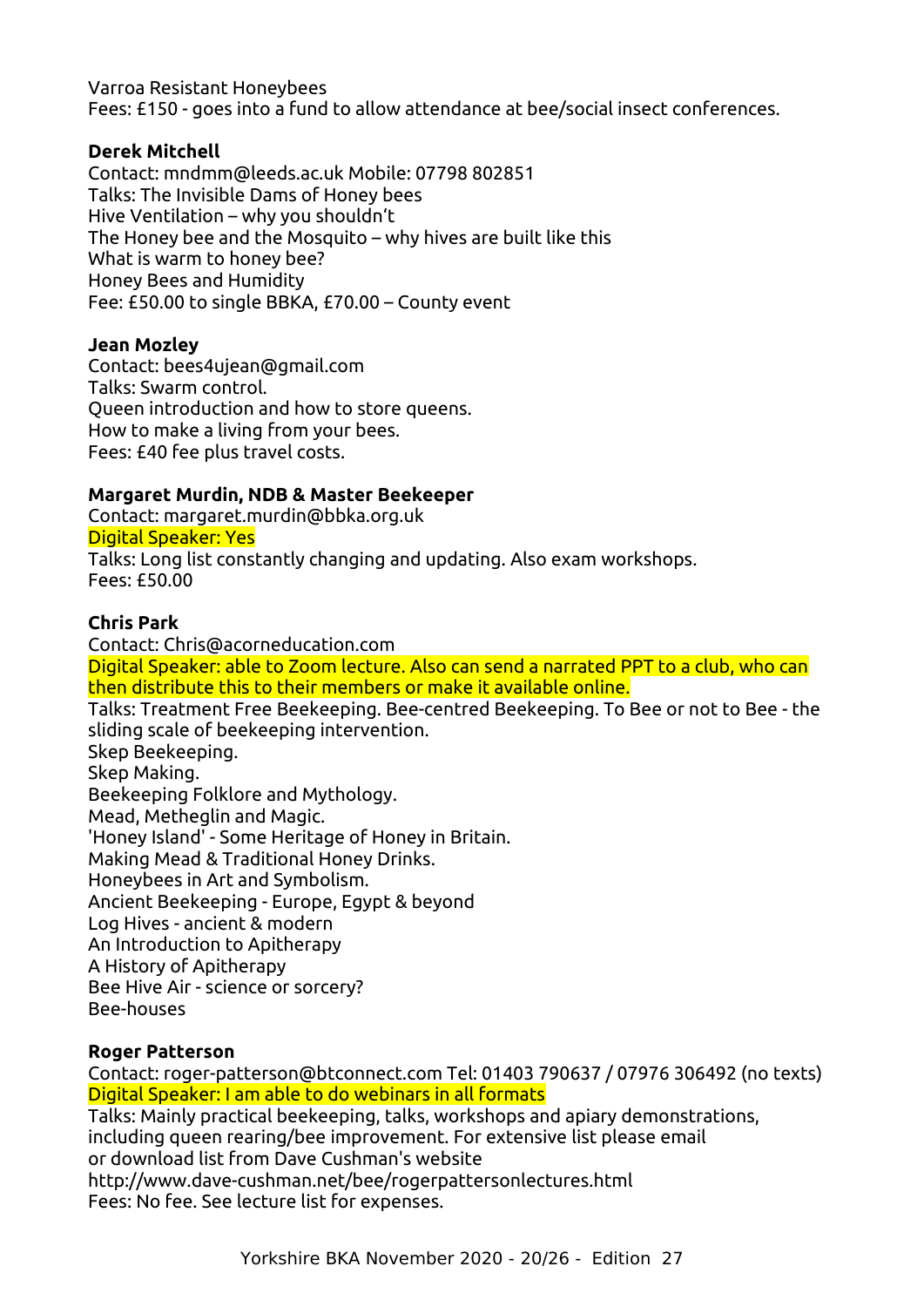#### **Richard and/or Jane Ridler, Master Beekeeper**

Contact: Richard\_ridler@beesabroad.org.uk Mobile 07942 815753 Digital speakers: yes both Talks: Adventures in African Beekeeping. A Comparison Between Beekeeping Practice in U.K. and Africa. Beekeeping in Africa and the Relief of Poverty.

Fees: Just a generous donation to Bees Abroad.

#### **David and Cecilia Rudland**

Contact: enquire@eastsurreybees.co.uk Talks: Seasonal Management. Nucs and their Uses. Queen Rearing. Candle Making. Mead Making. Plants and Gardens for Bees. Marketing and the Bee Farmers Association Apprenticeship Scheme. Fees: Talk fee £60 plus travel expenses.

#### **Robert (Bob) Smith**

Contact: robert\_787@hotmail.com Digital speaker: Yes Talks: Over 30 talks available. Pollen and nutrition. Botany & Microscopy. Varroa control without chemicals. Managing the workers. The importance of bee space. And many others, please email for full current list. Fees: £30 for local groups, £80 for County events.

#### **Will Steynor**

Contact: willsteynor@hotmail.com Tel: 01364 72469 Talks: Beekeeping as a profitable sideline. Time saving inventions for the practical beekeeper. Making beeswax candles using glass moulds. Fees: By arrangement.

#### **Brigit Strawbridge**

Contact: brigitstrawbridge@gmail.com Tel: 07974 809135 Talks: Bumblebees and solitary bees: their life cycles and behaviour, their importance as pollinators, the reasons for their decline and what we can do to help them. Fees: Variable starting at £65 for a local talk.

#### **Mr. William (Bill) Summers**

Contact: williamfsummers@btinternet.com/www.thezesthive.com Tel: 01258 473015 Talks: The Zest Hive Mission for better bee health and bee keeper wealth, Fees: None

**Margaret Thomas NDB** Contact: zyzythomas@fastmail.com Digital Speaker: Yes Talks: Any-but can supply a list if required. Fees: £50 a lecture.

Yorkshire BKA November 2020 - 21/26 - Edition 27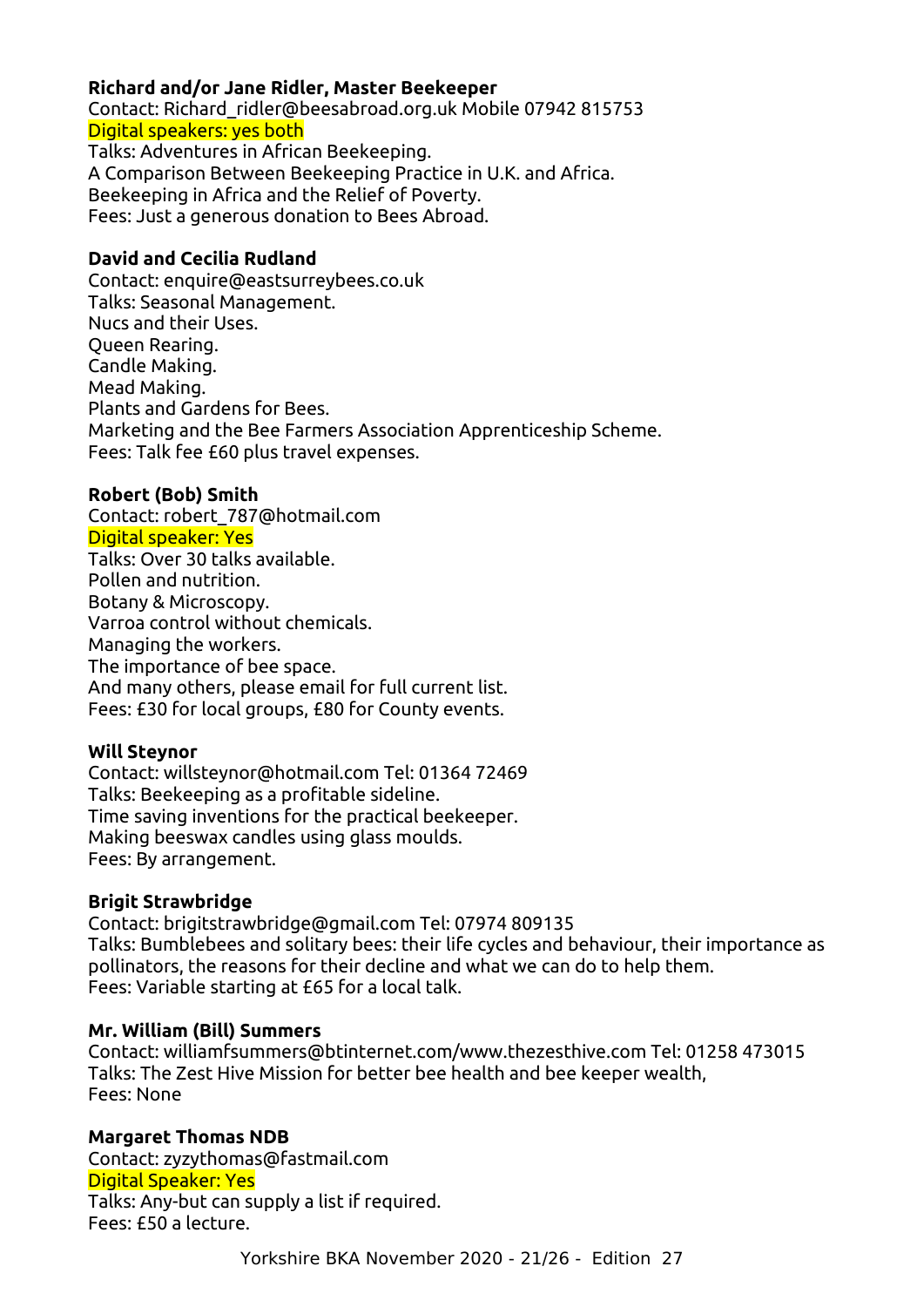#### **Jim Vivian-Griffiths**

Contact: jimvg45@gmail.com Tel: 01600 714428 Digital speaker: Yes Talks: A range of talks, practical & scientific - please email for list Fees: £60 per talk

#### **Andy Willis**

Contact: andy.beeman@icloud.com Tel: 023 8040 4530/0747 290216 Talks: A variety of forage related and general beekeeping subjects also including cleaning wax and preparation for candles and how to win prizes at honey shows. A full list of talk titles is available on request. Fees: £50

#### **YBKA CALENDAR 2020**

Events postponed To be updated

#### <span id="page-21-1"></span>**Committee Details**

Dave Shannon is Chair of YBKA Mark Millard is Vice Chair Norbert Cooper continues as Treasurer Kirit Gorhandas is Examination and Assessments Officer Clare McGettigan is Education Training Officer Linda Schofield is Secretary Tony Jefferson is the YBKA Delegate to BBKA. Chris Barlow continues as Newsletter Editor David Lamont continues as YBKA Webmaster

#### **Classified Adverts**

<span id="page-21-0"></span>Do you have anything bee related for sale or are you wanting something bee related? If so, please email newsletter@ybka.org.uk the editor for a free sale or wanted listing

Thorne's large, stainless steel steam wax extractor complete with steam generator. Used a couple of times and in very good condition. A bit small for my setup sadly. I'm looking for £250 or very near. On Thorne's site at £430. Call Rich on 07801 847487 to view in Strensall York if interested.

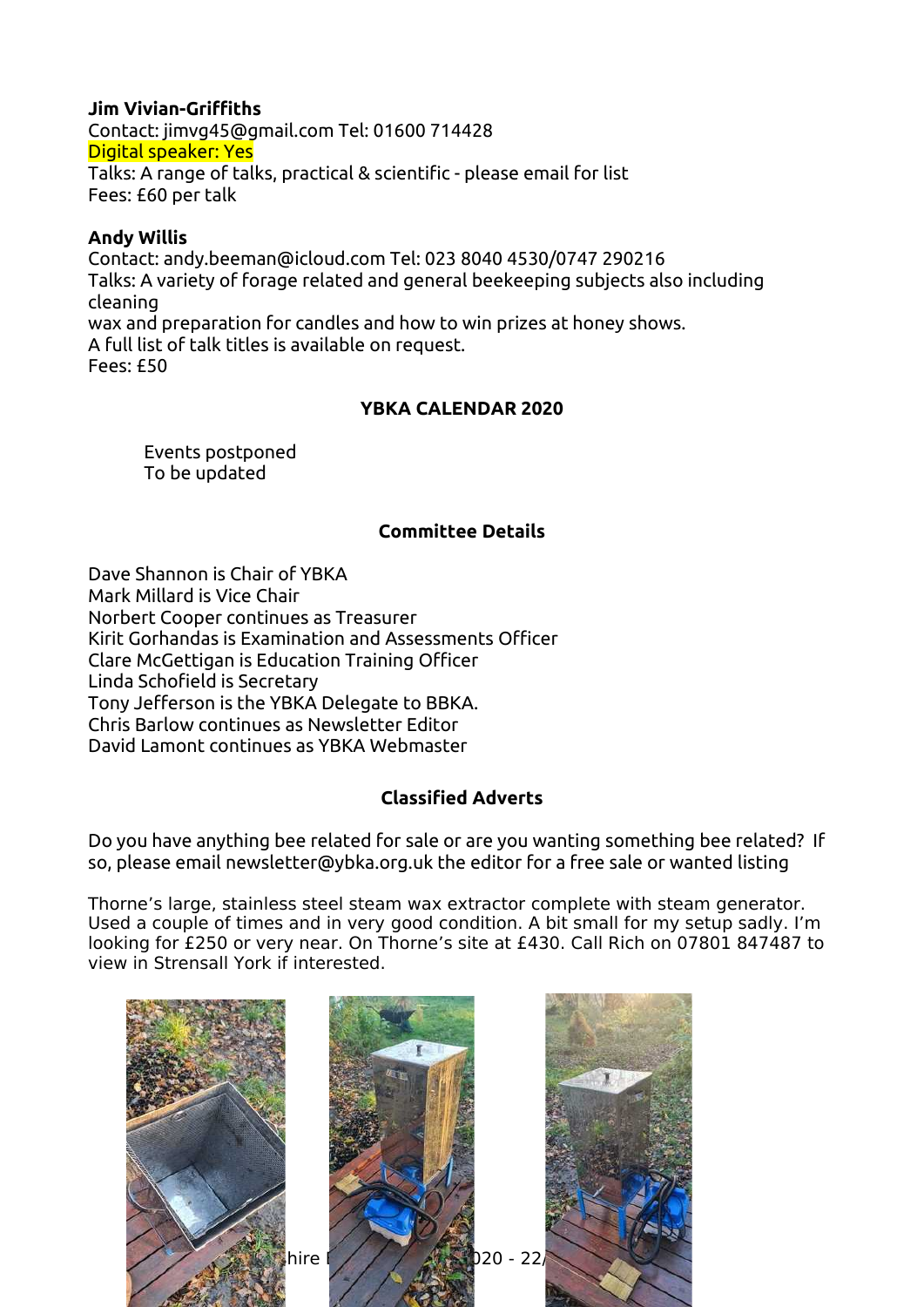# **Quality Beekeeper Clothing At Affordable Prices Full Suits, Smocks, Bee Vests & Veils** Full adult suit - £55 (with free postage) **From Somerset** Email: michaeljohnduckett@gmail.com www.thebeeshop.co.uk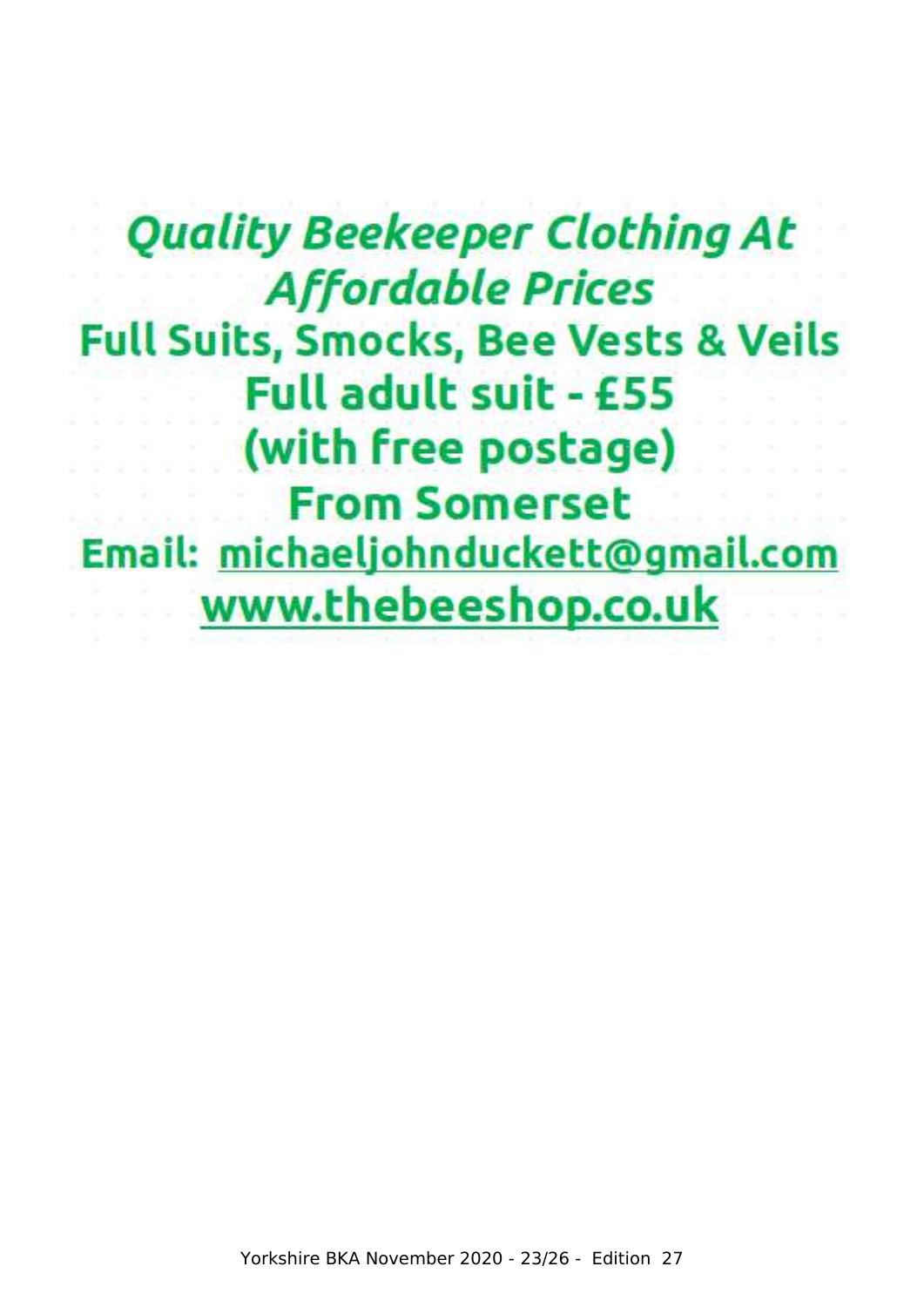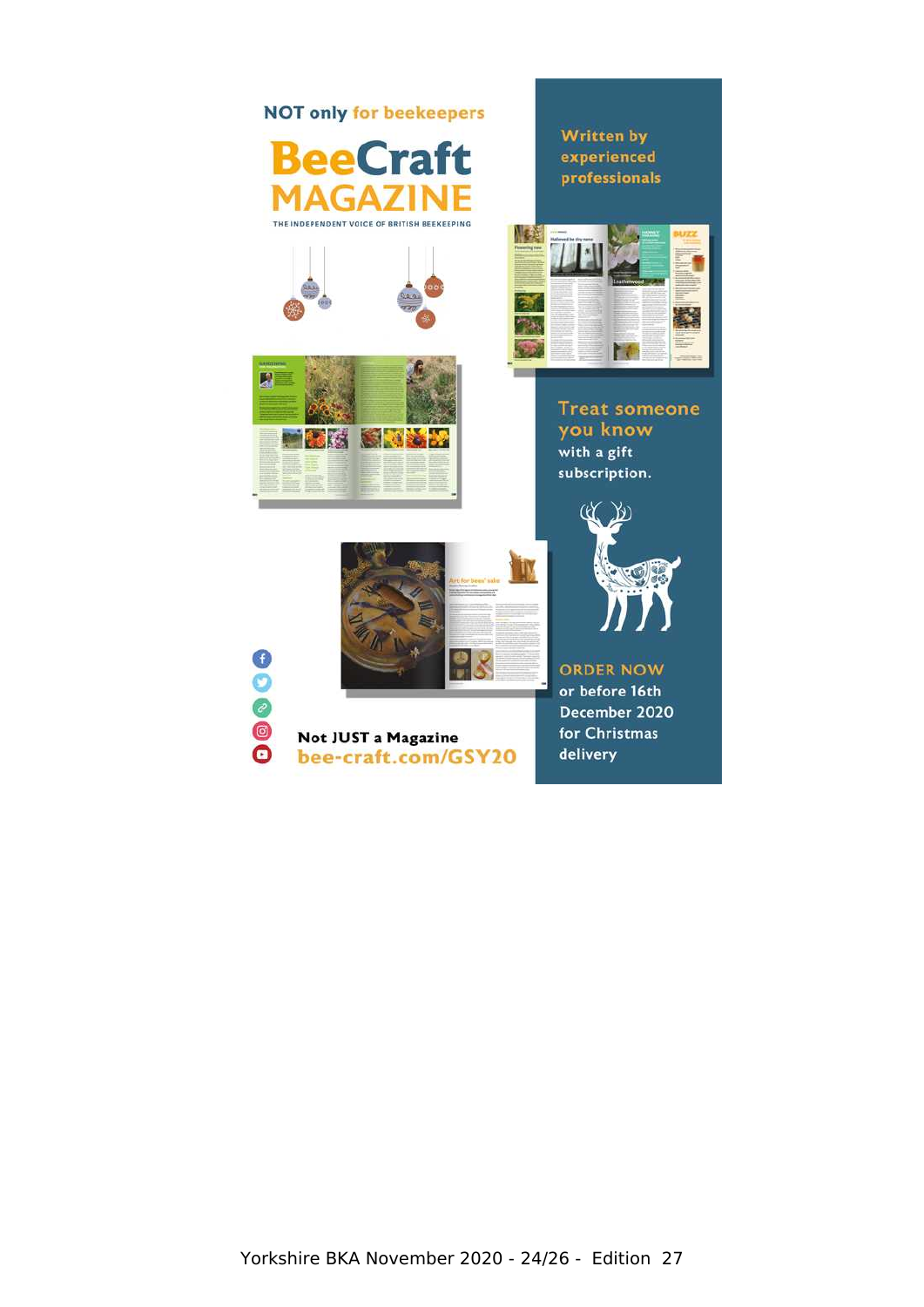www.thorne.co.uk sales@thorne.co.uk 01673 858555

# THORNE

# **HELPING BEEKEEPERS KEEP BEES FOR OVER 100 YEARS**

Hives, Bees, Frames, Foundation **Hardware and Clothing** Processing, Labels, Packaging Queen Rearina **Health and Feeding Books, Gifts, Hive Products Candlemaking** 



# **Candlemaking Equipment**

Extensive range of high quality candle moulds candlemaking equipment, wax and books



Feeding

Everything you need to feed your bees

# ORDER ONLINE OR IN STORE

#### **RAND**

**Beehive Business Park, Rand** Nr Wragby, Market Rasen LN8 5NJ sales@thorne.co.uk 01673 858555

#### **STOCKBRIDGE**

**Chilbolton Down Farm Chilbolton Down** Stockbridge Hampshire SO20 6BU stockbridge@thorne.co.uk 01264 810916

# **WINDSOR**

Oakley Green Farm **Oakley Green** Windsor, SL4 4PZ windsor@thorne.co.uk 01753 830256

#### **DFVON**

Quince Honey Farm **Aller Cross** South Molton, EX36 3RD devon@thorne.co.uk 01769 573086

#### **SCOTLAND**

Newburgh Ind Est **Cupar Road, Newburgh** Fife, KY14 6HA scotland@thorne.co.uk 01337 842596



# Hives and hive parts

W.B.C., National, Commercial, Langstroth Dadant, Smith, Warre, Top Bar